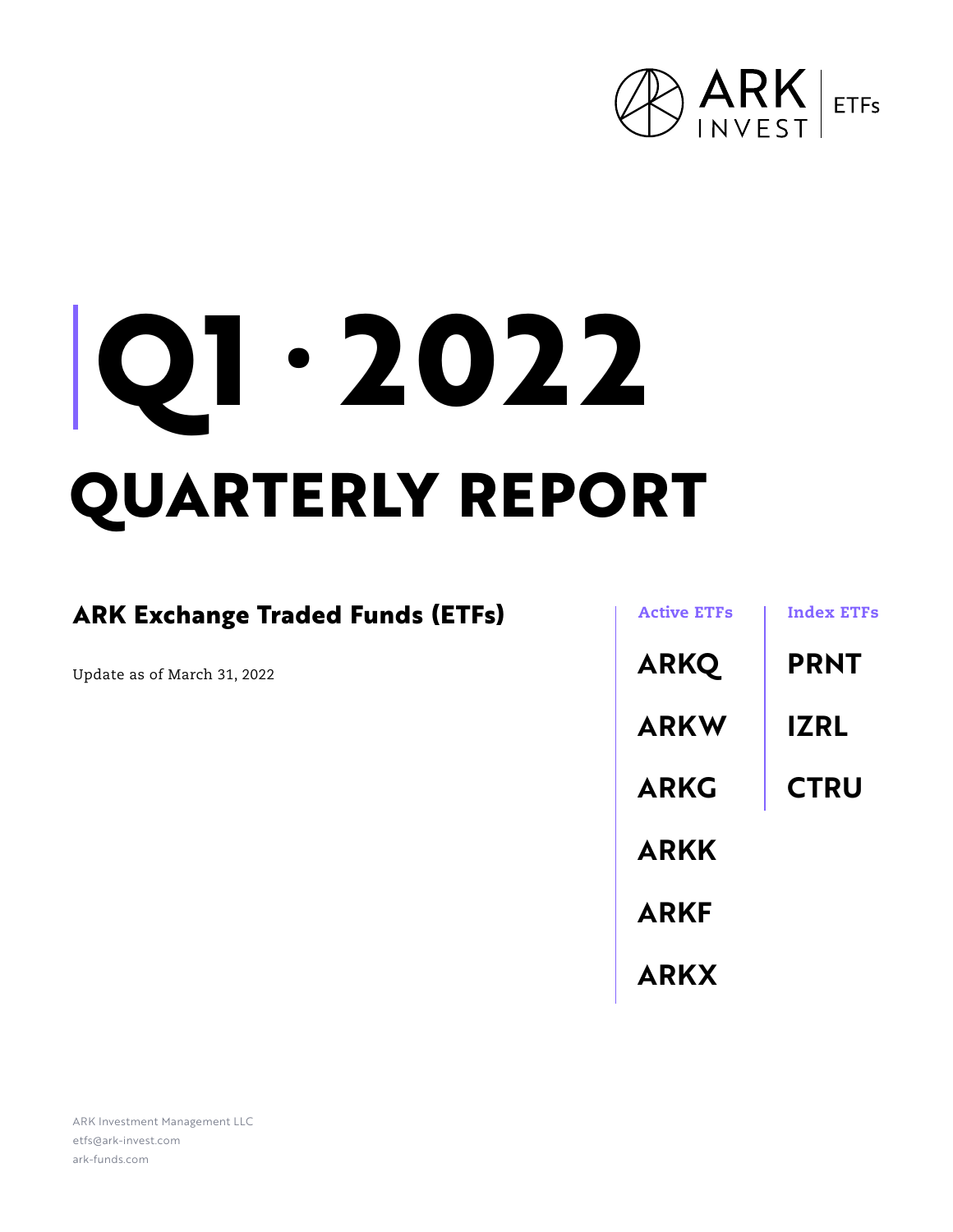**Investors should carefully consider the investment objectives and risks as well as charges and expenses of an ARK ETF before investing. This and other information are contained in the ARK ETFs' prospectuses, which may be obtained by visiting www.ark-funds.com. The prospectus should be read carefully before investing.** An investment in an ARK ETF is subject to risks and you can lose money on your investment in an ARK ETF. There can be no assurance that the ARK ETFs will achieve their investment objectives. The ARK ETFs' portfolios are more volatile than broad market averages. Additional risks of investing in ARK ETFs include equity, market, management and non-diversification risks, as well as fluctuations in market value and NAV. The ETF's portfolio is more volatile than broad market averages. Shares of ARK ETFs are bought and sold at market price (not NAV) and are not individually redeemed from the ETF. ETF shares may only be redeemed directly with the ETF at NAV by Authorized Participants, in very large creation units. There can be no guarantee that an active trading market for ETF shares will develop or be maintained, or that their listing will continue or remain unchanged. Buying or selling ETF shares on an exchange may require the payment of brokerage commissions and frequent trading may incur brokerage costs that detract significantly from investment returns.

**The principal risks of investing in the ARK ETFs include: Equity Securities Risk.** The value of the equity securities the ARK ETF holds may fall due to general market and economic conditions. **Foreign Securities Risk.** Investments in the securities of foreign issuers involve risks beyond those associated with investments in U.S. securities. **Disruptive Innovation Risk.** Companies that ARK believes are capitalizing on disruptive innovation and developing technologies to displace older technologies or create new markets may not in fact do so. Companies that initially develop a novel technology may not be able to capitalize on the technology. Companies that develop disruptive technologies may face political or legal attacks from competitors, industry groups or local and national governments. These companies may also be exposed to risks applicable to sectors other than the disruptive innovation theme for which they are chosen, and the securities issued by these companies may underperform the securities of other companies that are primarily focused on a particular theme. **Special Purpose Acquisition Companies (SPAC) Risk.** A SPAC is a publicly traded company that raises investment capital for the purpose of acquiring or merging with an existing company. Investments in SPACs and similar entities are subject to a variety of risks beyond those associated with other equity securities. Because SPACs and similar entities do not have any operating history or ongoing business other than seeking acquisitions, the value of their securities is particularly dependent on the ability of the SPAC's management to identify a merger target and complete an acquisition. The ARK ETFs also have specific risks, which are described below. More detailed information regarding these risks can be found in the ARK ETFs' prospectuses.

The principal risks of investing in the ARKK include: Health Care Sector Risk. The health care sector may be adversely affected by government regulations and government health care programs. **Communications Sector Risk.** Companies is this sector may be adversely affected by potential obsolescence of products/services, pricing competition, research and development costs, substantial capital requirements and government regulation. **Information Technology Sector Risk.** Information technology companies face intense competition, both domestically and internationally, which may have an adverse effect on profit margins.

**The principal risks of investing in the ARKQ include: Industrials Sector Risk.** Companies in the industrials sector may be adversely affected by changes in government regulation, world events and economic conditions. In addition, companies in the industrials sector may be adversely affected by environmental damages, product liability claims and exchange rates. **Consumer Discretionary Risk.** Companies in this sector may be adversely impacted by changes in domestic/international economies, exchange/interest rates, social trends and consumer preferences. **Information Technology Sector Risk.** Information technology companies face intense competition, both domestically and internationally, which may have an adverse effect on profit margins.

**The principal risks of investing in the ARKF include: Financial Technology Risk.** Companies that are developing financial technologies that seek to disrupt or displace established financial institutions generally face competition from much larger and more established firms. Fintech Innovation Companies may not be able to capitalize on their disruptive technologies if they face political and/or legal attacks from competitors, industry groups or local and national governments. Blockchain technology is new and many of its uses may be untested. Blockchain and Digital commodities and their associated platforms are largely unregulated, and the regulatory environment is rapidly evolving. As a result, companies engaged in such blockchain activities may be exposed to adverse regulatory action, fraudulent activity or even failure.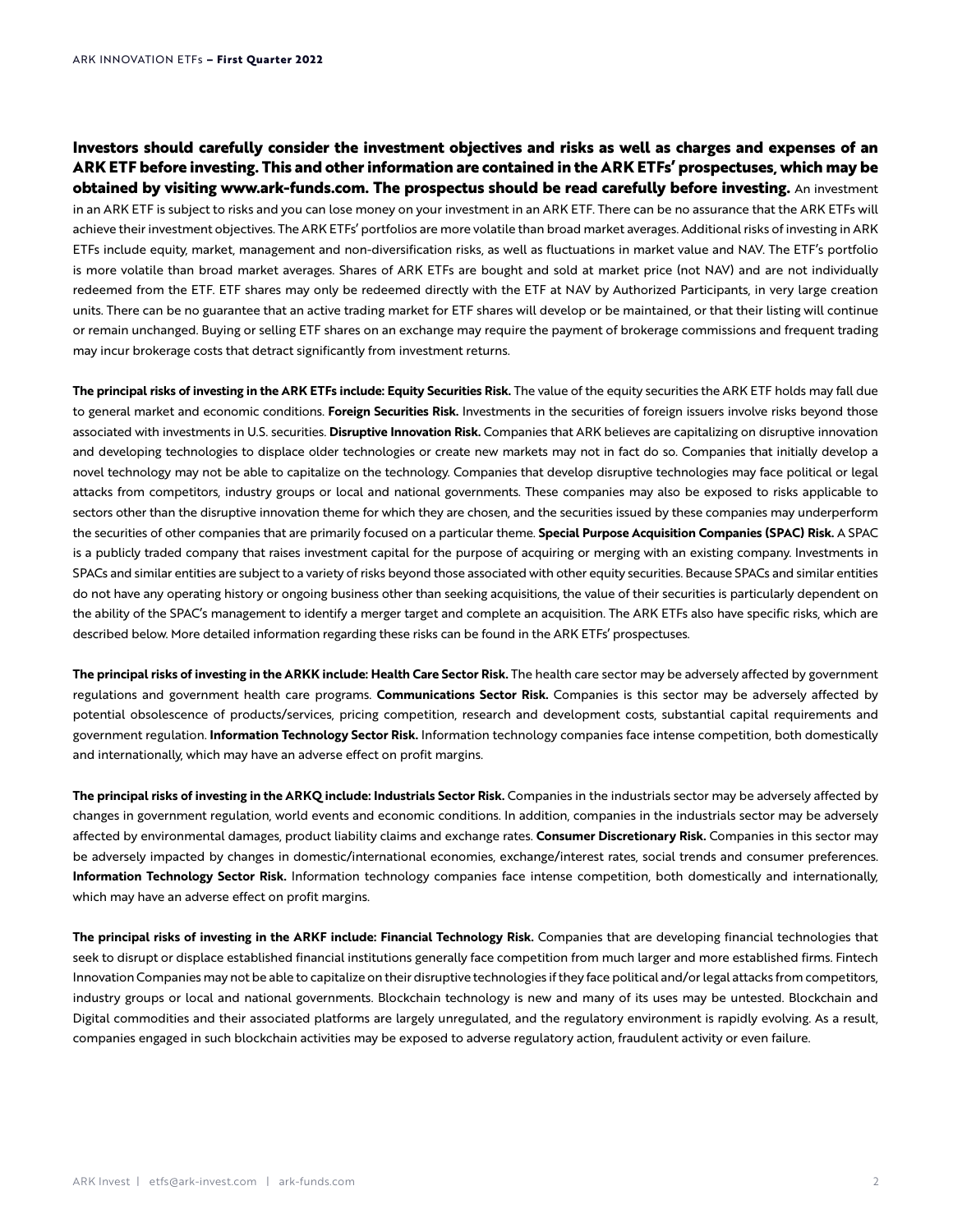**The principal risks of investing in the ARKW include: Information Technology Sector Risk.** Information technology companies face intense competition, both domestically and internationally, which may have an adverse effect on profit margins. **Cryptocurrency Risk.** Cryptocurrency (notably, bitcoin), often referred to as ''virtual currency'' or ''digital currency,'' operates as a decentralized, peer-to-peer financial exchange and value storage that is used like money. The Fund may have exposure to bitcoin, a cryptocurrency, indirectly through an investment in the Bitcoin Investment Trust (''GBTC''), a privately offered, open-end investment vehicle. Cryptocurrency operates without central authority or banks and is not backed by any government. Even indirectly, cryptocurrencies may experience very high volatility and related investment vehicles like GBTC may be affected by such volatility. As a result of holding cryptocurrency, the Fund may also trade at a significant premium to NAV. Cryptocurrency is also not legal tender. Federal, state or foreign governments may restrict the use and exchange of cryptocurrency, and regulation in the U.S. is still developing. Cryptocurrency exchanges may stop operating or permanently shut down due to fraud, technical glitches, hackers or malware.

Many significant aspects of the U.S. federal income tax treatment of investments in bitcoin are uncertain and an investment in bitcoin may produce income that is not treated as qualifying income for purposes of the income test applicable to regulated investment companies, such as the Fund. GBTC is expected to be treated as a grantor trust for U.S. federal income tax purposes, and therefore an investment by the Fund in GBTC will generally be treated as a direct investment in bitcoin for such purposes. See ''Taxes'' in the Fund's SAI for more information.

**The principal risks of investing in the ARKG include: Health Care Sector Risk.** The health care sector may be adversely affected by government regulations and government health care programs, restrictions on government reimbursements for medical expenses, increases or decreases in the cost of medical products and services and product liability claims, among other factors. Many health care companies are heavily dependent on patent protection and intellectual property rights and the expiration of a patent may adversely affect their profitability. **Biotechnology Company Risk.** A biotechnology company's valuation can often be based largely on the potential or actual performance of a limited number of products and can accordingly be greatly affected if one of its products proves, among other things, unsafe, ineffective or unprofitable. Biotechnology companies are subject to regulation by, and the restrictions of, the U.S. Food and Drug Administration, the U.S. Environmental Protection Agency, state and local governments, and foreign regulatory authorities. **Pharmaceutical Company Risk.** Companies in the pharmaceutical industry can be significantly affected by, among other things, government approval of products and services, government regulation and reimbursement rates, product liability claims, patent expirations and protection and intense competition.

**The principal risks of investing in the ARKX include: Industrials Sector Risk.** Companies in the industrials sector may be adversely affected by changes in government regulation, world events and economic conditions. In addition, companies in the industrials sector may be adversely affected by environmental damages, product liability claims and exchange rates. **Information Technology Sector Risk.** Information technology companies face intense competition, have limited product lines, markets, financial resources or personnel, face rapid product obsolescence, are heavily dependent on intellectual property and the loss of patent, copyright and trademark protections may adversely affect the profitability of these companies. **Aerospace and Defense Company Risk.** Companies in the aerospace and defense industry rely to a large extent on U.S. (and other) Government demand for their products and services and may be significantly affected by changes in government regulations and spending, as well as economic conditions, industry consolidation and other disasters.

**Risks specific to Index ETFs (IZRL, PRNT, CTRU) include Index Tracking Risk.** The returns of the ETF may not match the returns of the underlying index that the ETF is designed to track. **Risks specific to IZRL** include Israel Risk. Israeli companies may be adversely affected by changes in political climate, government regulation, world events, economic conditions, and exchange rates. The unique characteristics of securities of Israeli companies and the Israel stock market may have a negative impact on the ETF.

Additional risks of investing in ARK ETFs include market, management and non-diversification risks, as well as fluctuations in market value NAV. ETF shares may only be redeemed directly with the ETF at NAV by Authorized Participants, in very large creation units. There can be no guarantee that an active trading market for ETF shares will develop or be maintained, or that their listing will continue or remain unchanged. Buying or selling ETF shares on an exchange may require the payment of brokerage commissions and frequent trading may incur brokerage costs that detract significantly from investment returns.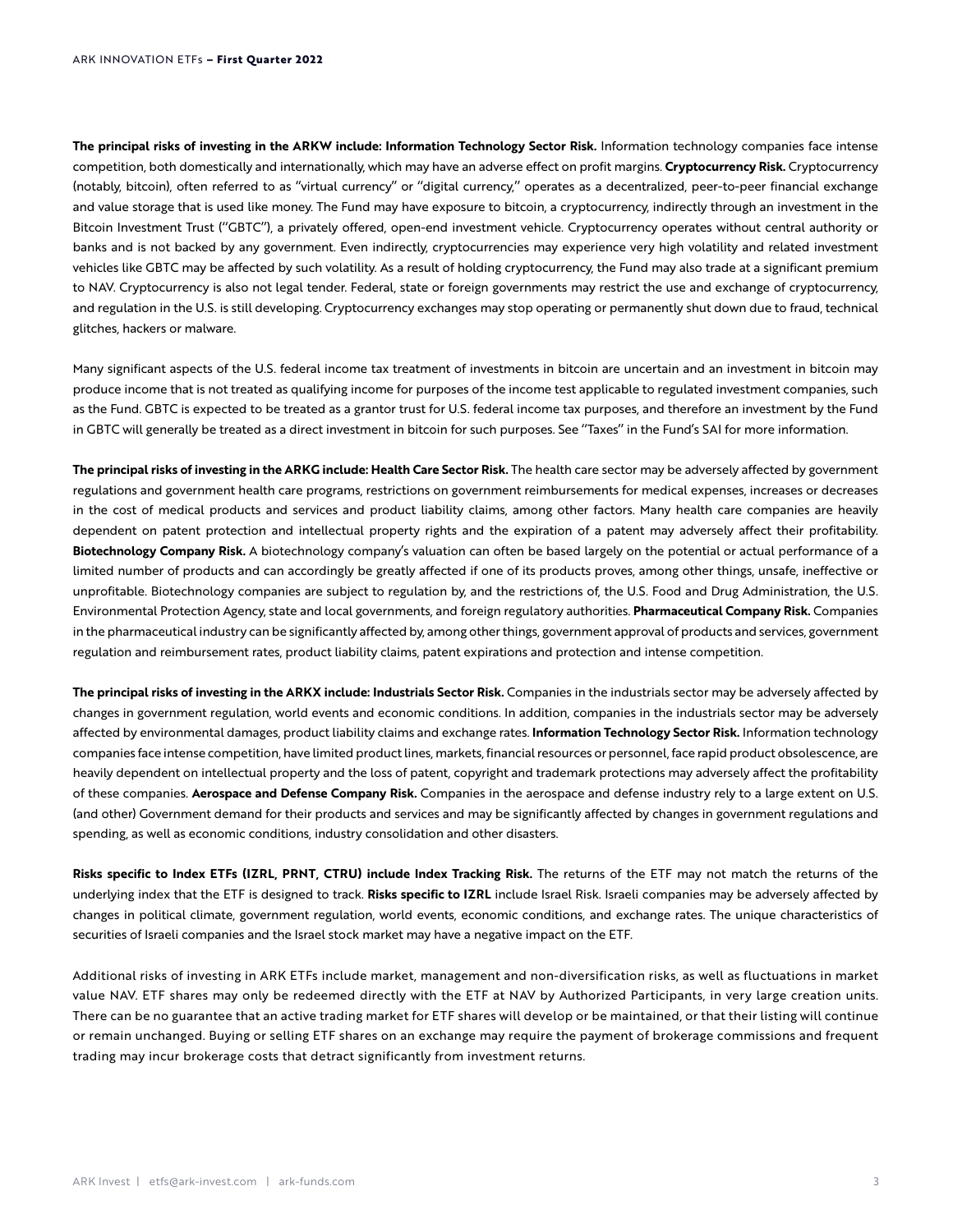

# **Quarterly Commentary**

Catherine D. Wood, ARK Chief Investment Officer

Broad-based global equity indexes<sup>1</sup> depreciated significantly during the first quarter as macro headwinds hurt consumer, business, and investor confidence. Innovation stocks, particularly those not listed on broad-based indexes, were punished disproportionately in response to investor fears of higher inflation and interest rates. Dominating most broadbased indexes, in our opinion, several mega-cap stocks have lured risk-averse investors into crowded trades that appear to be missing many emerging growth opportunities in the disruptive innovation space. Contrary to mainstream view, we believe this dynamic has pushed innovation stocks into deep value territory.

While public equities in what we view as the pure-play innovation space have collapsed during the past year, latestage private market valuations have soared. Based on our analysis, the median value of late-stage startups announcing new funding rounds in February has soared roughly 180% in the median of 260 days since their prior funding rounds. At the same time, the MSCI IMI Innovation Index has depreciated by 14%. Conversely, some company valuations inflated by excess capital in the private equity market now are experiencing down rounds, in our view, because they have not focused on truly disruptive innovation. In other words, valuations associated with pure play innovation companies in the public and private markets are at odds. We believe that the truth is somewhere in between the two, signaling potential upside to valuations in the public equity markets.

Between March 2021 and the end of the first quarter, the yield curve<sup>2</sup> flattened from 159 basis points to 4 basis points and then inverted one day later, suggesting that if the Federal Reserve raises interest rates, then real growth, inflation, or both will surprise on the low side of expectations. US consumer sentiment $3$  is lower today than it was at the depths of the coronavirus pandemic and has dropped to levels last seen during both the 2008-2009 Global Financial Crisis and the early 1980s when inflation and interest rates hit double digits. With the exception of the 2011 European Debt Crisis, this level of consumer sentiment levels has coincided with periods before or during recessions.

The odds of a recession appear to have increased meaningfully after Russia's invasion of Ukraine. Although inflationary in the short-term, the rise in oil prices has imposed a highly regressive tax on consumers. Highly dependent on Russia for energy, Europe probably has entered recession, while China seems to have erred on the side of restraint and is trying to resuscitate growth.

In our view, long-term inflation fears have been overblown because inventories have begun to pile up in the face of weak consumption. During the fourth quarter, real GDP increased 6.9%, 532 basis points of which was attributable to inventory growth. At the same time, the consumer savings rate dropped to 6.3%, roughly 200 basis points below its pre-coronavirus crisis, suggesting less room for future consumption. As a result, retail sales growth has been lower than inflation. While government stimulus was flowing freely, businesses and consumers seem to have overreacted to supply chain bottlenecks by building "inventories" of goods. In the short term, along with other geopolitical forces, this hoarding has pushed US consumer price inflation to 8.6% on a year-over-year basis, a rate that we believe deflationary forces––good, bad, and cyclical–– are likely to unwind during the next year.

Innovation is the source of good deflation, as learning curves cut costs and increase productivity. Yet, we believe many companies have catered to the short-term-oriented, risk-averse shareholders and have satisfied demands for profits/dividends "now". As a result, many have leveraged their balance sheets to buy back stock, bolster earnings, and increase dividends. In so doing, many have curtailed investments in innovation and could be ill-prepared for the impact of disintermediation associated with disruptive innovation. As a result, saddled with aging products and services, they could be forced to cut prices, service debt, and clear unwanted inventories, causing bad deflation.

If we are correct in our assessment that growth, inflation, or both are likely to surprise on the downside, scarce doubledigit growth opportunities will be rewarded accordingly. The onset of the pandemic and subsequent variants generated broad-based fear, uncertainty, and doubt (FUD) in the equity markets, causing what we believe to be indiscriminate, algorithmic selling as a form of short-term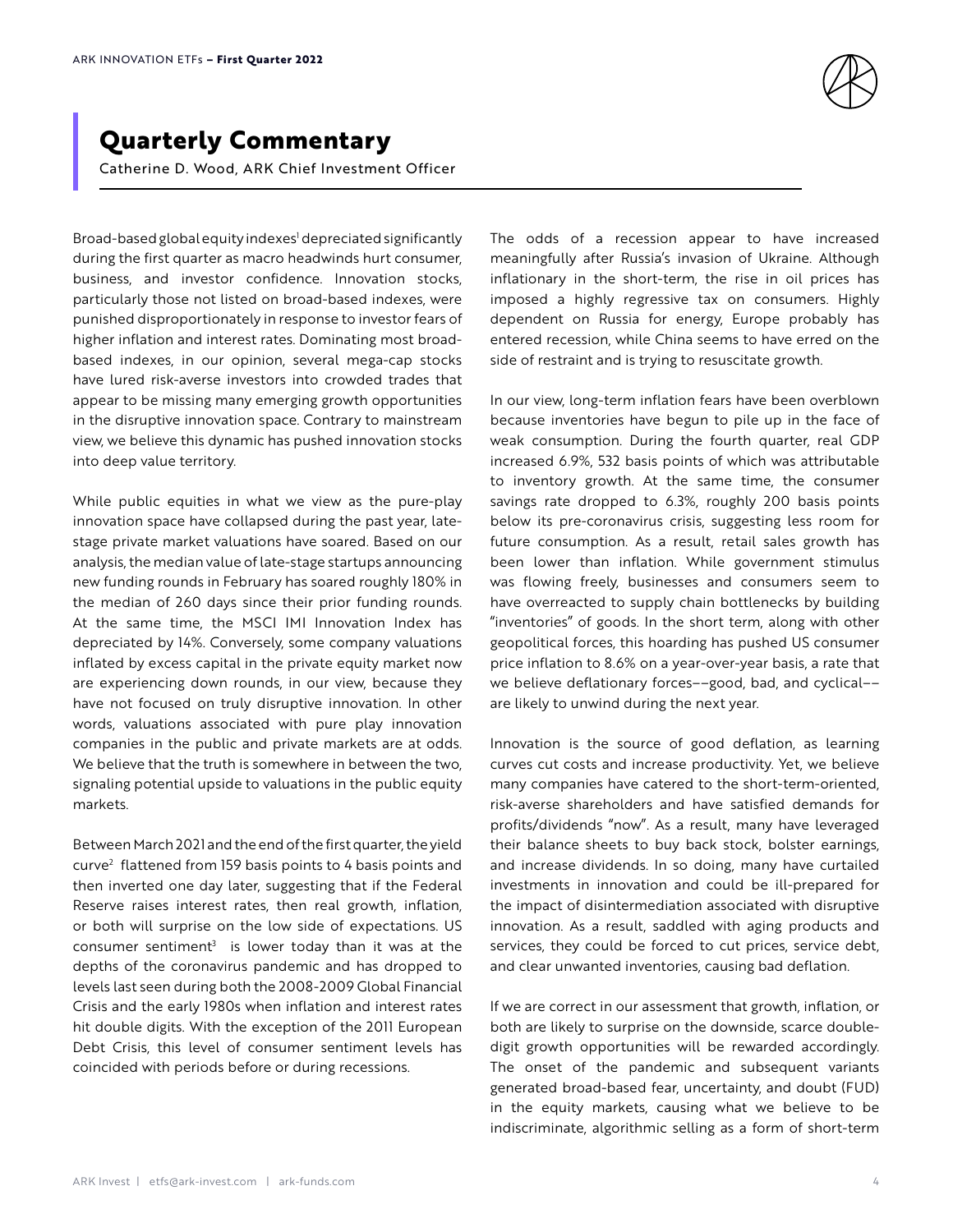risk management. Typically, FUD accelerates the adoption of new technologies as concerned businesses and consumers change their behavior much more rapidly, causing new leadership to surface in the equity market. We believe the coronavirus crisis and the Russian invasion of Ukraine have transformed the world significantly and permanently, suggesting that many innovation-driven stocks could be productive holdings during the next five to ten years.

In our view, the wall of worry built on the back of high multiple stocks bodes well for equities in the innovation space. The strongest bull markets do climb a wall of worry, a fact that those making comparisons to the tech and telecom bubble seem to forget. No wall of worry existed or tested the equity market in 1999. This time around, the wall of worry has scaled to enormous heights.

Investors in broad-based equity indexes seem to be shorting innovation, perhaps inadvertently and, if history is any guide, we believe it will be to their detriment. Amazon invested aggressively to disrupt legacy brick and mortar businesses, for example, and captured a disproportionate share of the retail e-commerce opportunity as most investors assumed it would go bankrupt. Wall Street also missed the potential of Apple's iPhone to disrupt Nokia, Samsung, and Blackberry, and in the last five years denigrated Bitcoin and cryptoassets as Ponzi schemes. For many years, traditional auto analysts doomed Tesla to failure without understanding that it was a robotics, energy storage, and artificial intelligence company, not an auto company. Controversial and volatile in the short-term, companies focused on innovation that solves problems and disrupts legacy industries can, in some instances, surprise with significant growth.

During the first quarter of 2022, ARK's six actively managed ETFs and three indexed ETFs mostly underperformed relative to the S&P 500 Index and the MSCI World Index, though one of our actively managed ETFs outperformed the MSCI World Index.

#### **The ARK Autonomous Technology and Robotics ETF (ARKQ)**

underperformed the broad-based market indexes during the quarter. UiPath (PATH) and Tusimple (TSP) were the top detractors. Shares of UiPath fell after the company reported fourth-quarter earnings that beat Wall Street expectations on revenue and non-GAAP EPS but cut forward guidance based on its outsized exposure to Europe. We maintain high conviction in UiPath's ability to integrate Robotic Process Automation (RPA) into many business processes across large enterprises around the world. TSP traded down

following the company's announcement that CTO Xiaodi Hou, one of the two founders of this autonomous trucking company, will replace CEO Cheng Lu. We are confident in Xiaodi's ability to execute on TuSimple's autonomous strategy. TuSimple's autonomous semi-truck test in January resulted in positive research analyst reviews.

Among the top contributors to ARKQ's performance were AeroVironment (AVAV) and Deere & Company (DE). Shares of AeroVironment rallied sharply after Russia's invasion of Ukraine and the Biden Administration's announcement that it would consider providing Ukraine and European allies with AeroVironment's Switchblade drones. Because Ukraine is one of Europe's largest food suppliers, the war has increased food prices and farm profits, which should encourage investment in newer, more efficient farming machinery. Deere also disclosed that its fully autonomous tractor would be available for farmers this year.

**The ARK Next Generation Internet ETF (ARKW)**  underperformed the broad-based market indexes during the quarter. Among the top detractors were Roku (ROKU) and Shopify (SHOP). Shares of Roku gapped down after the company reported lower than expected fourth-quarter revenue growth and guided for further deceleration. Management cited supply chain bottlenecks and inventory shortages that have impacted its OEM smart TV partners. Management also noted that active accounts increased to more than 60 million, surpassing the number of video subscribers at all US cable companies combined. Although US consumers spend 45% of their viewing hours on streaming TV today, streaming TV advertising accounts for only 18% of total TV advertising budgets, a gap we expect to close. Shares of Shopify traded down after the company reported not only a deceleration in gross merchandise value growth for the fourth quarter but also softer than expected guidance and an increase in investment spend for 2022. We believe Shopify is positioned uniquely as an operating system enabling merchants to sell direct-toconsumer across marketplaces and social media platforms.

Among the top contributors to ARKW's performance were Tesla (TSLA) and Splunk (SPLK). Shares of Tesla finished marginally higher after a quarter of positive fundamental developments, including a fourth-quarter earnings report that beat on both the top- and bottom-lines. The shift from gas-powered to electric vehicles has gained traction, a trend that we believe higher gas prices following Russia's invasion of Ukraine will accelerate. Tesla also opened its fourth Gigafactory in Berlin, which should help satisfy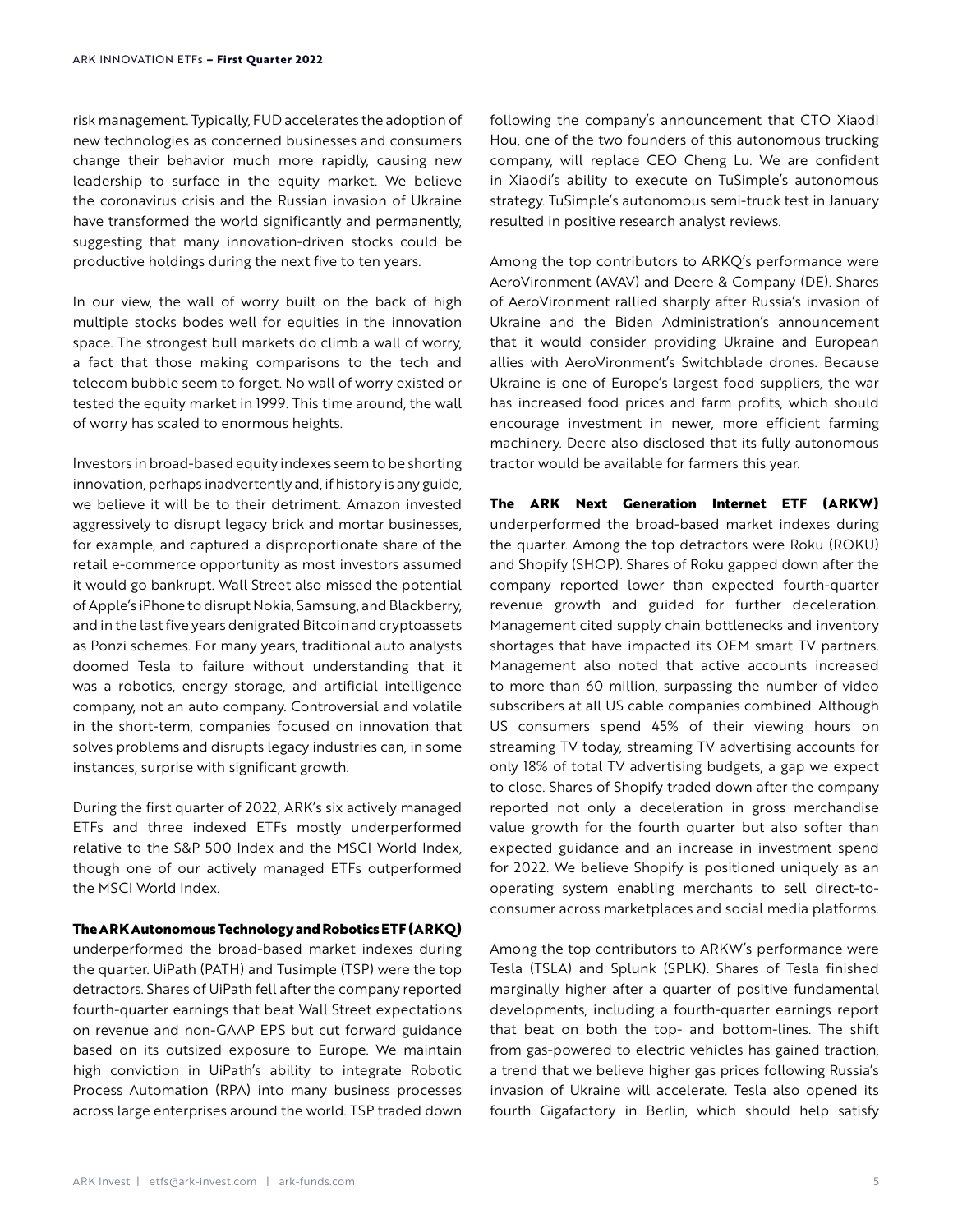growing demand. Hertz added the Model 3 to its rental fleet last year and announced in March that it plans to add the Model Y. Shares of Splunk responded positively to BTIG's upgrade after a selloff related to significant management transitions.

**The ARK Genomic Revolution ETF (ARKG)** underperformed the broad-based market indexes during the quarter. Among the top detractors were Pacific Biosciences of California (PACB) and Intellia Therapeutics (NTLA). Shares of Pacific Biosciences depreciated during a challenging quarter for genomics-focused companies that was exacerbated by its weaker-than-expected 2022 revenue guidance. Management noted that Omicron caused widespread lab closures on the east coast in the US and in Europe during January, hurting the utilization of consumables. In our view, investors underappreciate the importance of HiFi sequencing, which sequenced the first full human genome in 2021. We also believe fears of competition from synthetic long-read sequencing are unfounded. Intellia released data demonstrating the efficacy of its gene-editing therapy for the treatment of transthyretin-related hereditary amyloidosis (hATTR). A 93% reduction in the concentration of the mutant protein among the trial subjects was an improvement over existing hATTR therapies but the stock "sold off on the news". During the quarter, Intellia also acquired Rewrite Therapeutics, a biotech company focused on advancing novel DNA writing technologies.

Among the top contributors to ARKG's performance were Ionis Pharmaceuticals (IONS) and Signify Health (SGFY). Ionis and Biogen terminated their amyotrophic lateral sclerosis (ALS) treatment but committed to continued research on the disease. Signify Health beat revenue expectations for the fourth quarter and guided first quarter revenues higher than consensus estimates. At the JP Morgan Healthcare conference in January, management provided updates on the company's transition-to-home service, which included more than a 10% reduction in readmission rates relative to the industry status quo.

**The ARK Fintech Innovation ETF (ARKF)** underperformed the broad-based market indexes during the quarter. Among the top detractors were Shopify (SHOP) and UiPath (PATH), for reasons discussed above.

Among the top contributors to ARKF's performance were Discovery Limited (DSY SJ) and Silvergate Capital (SI). Shares of Discovery traded up alongside other insurancefocused businesses that fared relatively well in a market highly sensitized to the risks associated with higher interest rates and inflation. Discovery uses the convergence of artificial intelligence and behavioral science to underwrite its insurance and digital banking ecosystems. Shares of Silvergate Capital dropped after the company reported lower than expected margins in its fourth quarter earnings report. Notably, however, the company reported a 35% sequential increase in transfer volumes on the Silvergate Exchange Network (SEN), bolstering our confidence that it is and will remain a prime beneficiary of increased institutional crypto adoption. President Joe Biden's muchanticipated Executive Order on digital assets suggested a net-positive regulatory outlook for crypto and sparked a rally in shares of Silvergate. The Order outlines a "wholeof-government" approach to crypto and underscores the importance of US leadership in technological innovation.

**The ARK Space Exploration & Innovation ETF (ARKX)** had mixed performance relative to broad-based market indexes during the quarter, underperforming the S&P 500 Index but outperforming the MSCI World Index. Among the top detractors were UiPath (PATH) and Trimble (TRMB). Shares of UiPath detracted from performance for reasons discussed above. Trimble, a leader in advanced global positioning solutions with a focus on autonomous technology, reported better than expected fourth-quarter revenue but missed earnings expectations, citing supply chain backlogs.

Among the top contributors to ARKX's performance were AeroVironment (AVAV) and L3Harris Technologies (LHX). Shares of AeroVironment appreciated for reasons discussed above. Shares of L3Harris Technologies rallied following Russia's invasion of Ukraine, bolstering the outlook for defense spending by the US and Europe.

Invested in the highest conviction names in the Funds discussed above, the **ARK Innovation ETF (ARKK)**  underperformed the broad-based indexes during the quarter. Among its top detractors were Roku (ROKU) and Zoom Video Communications (ZM). Shares of Roku detracted from performance for reasons discussed above. Zoom surpassed consensus expectations for the fourth quarter but disappointed on guidance. ARK retains high conviction in Zoom's leadership in the video communications space with increased penetration in the enterprise segment as companies shift increasingly and permanently to hybrid work.

Among the top contributors to ARKK's performance were Tesla (TSLA) and Signify Health (SGFY), for reasons discussed above.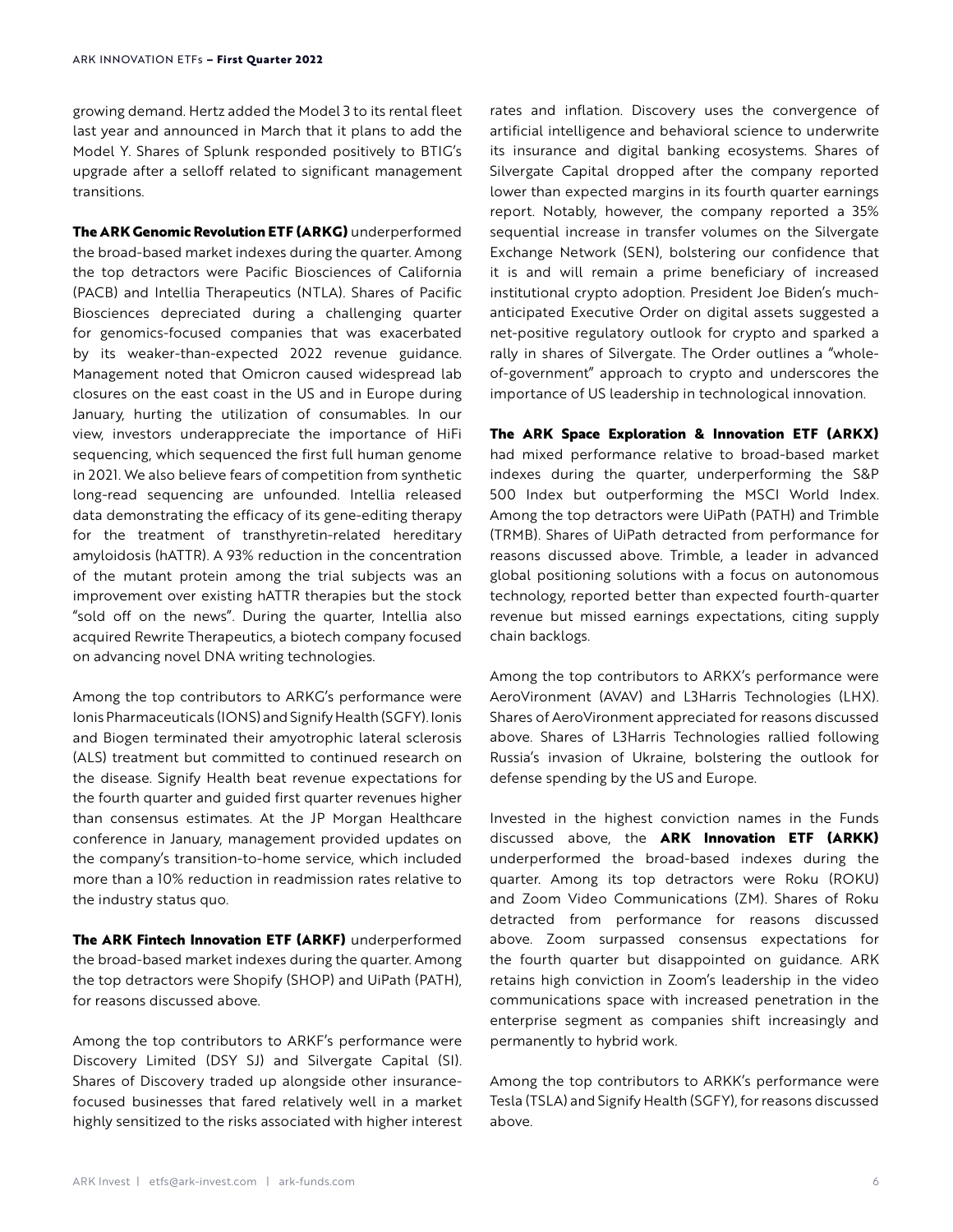**ARK's self-indexed ETFs, The 3D Printing ETF (PRNT), ARK Israel Innovation Technology ETF (IZRL), and ARK Transparency ETF (CTRU)**, depreciated and underperformed the broad-based indexes during the quarter. Performance against their respective benchmarks was mixed, with IZRL and CTRU underperforming and PRNT outperforming. Shares of BICO Group (BICO), a producer of bio-inks and bioprinters, were the largest detractor from PRNT's performance, as supply chain issues and other market forces prevailed. Velo3D (VLD) was the top contributor to PRNT's performance after the company surpassed fourthquarter earnings expectations. Shares of Nayax Ltd (NYAX), a point-of-sale fintech company, traded down alongside the broader market and were the largest detractor from IZRL's performance. Shares of Gamida Cell (GMDA) were the top contributor to IZRL's performance, rallying after the company announced it began the rolling submission of a Biologics License Application for Omidubicel, a treatment for blood cancers requiring stem cell transplants. Roblox (RBLX) was the largest detractor from CTRU's performance after the company reported disappointing fourth-quarter results based on back-to-school headwinds in the US and Europe. That said, the company has paid \$500 million to its young developer community and continues to lower barriers to creation for developers and gamers with Roblox Studio. AeroVironment (AVAV) was the top contributor to performance in CTRU for reasons discussed above.

<sup>[1]</sup> As measured by the S&P 500 and MSCI World.

<sup>[2]</sup> As measured by the difference between yields on the 10-year Treasury bond and the 2-year Treasury note.

<sup>[3]</sup> As of March 2022, measured by the University of Michigan.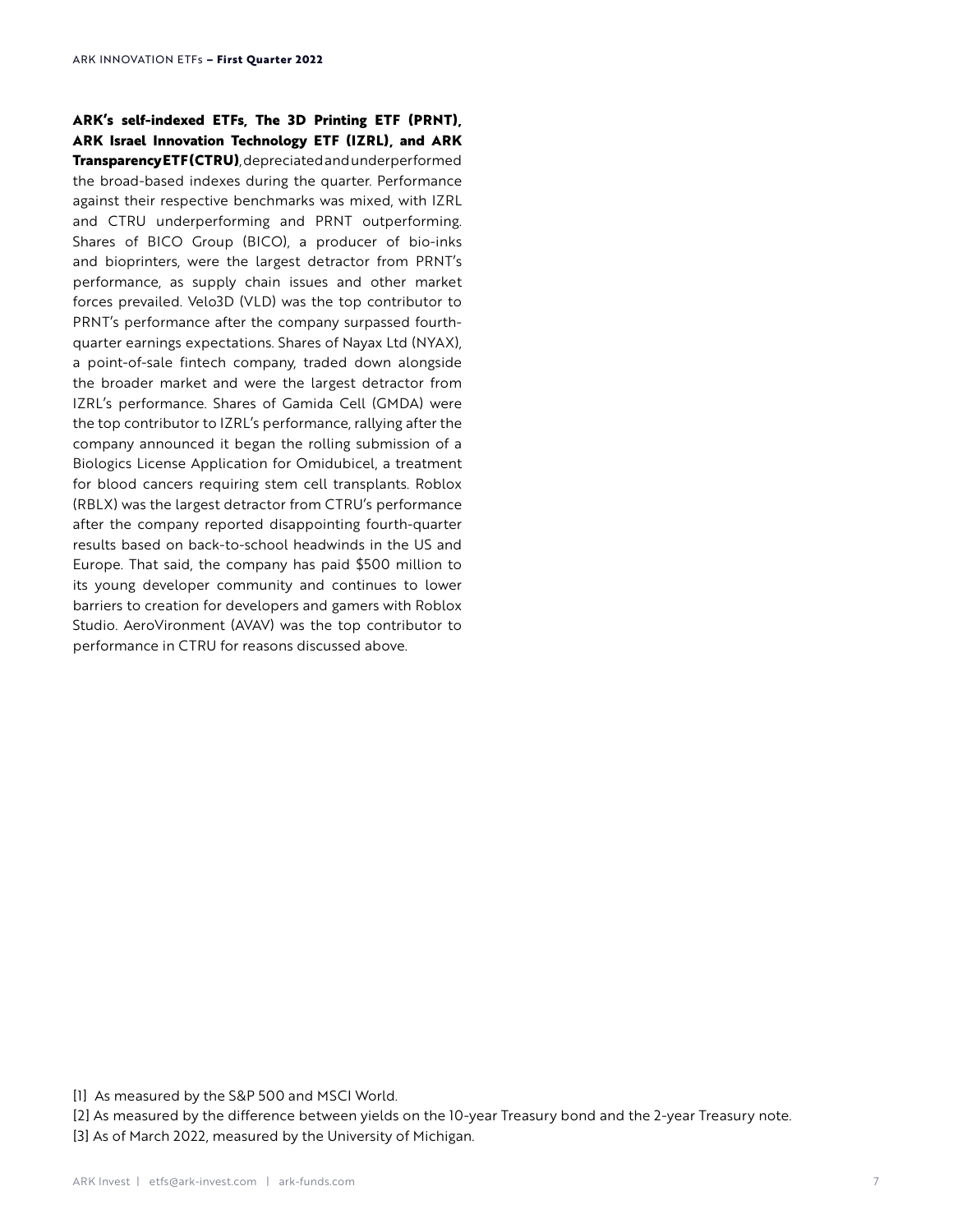

# **ARK Autonomous Technology & Robotics ETF**

| Inception: | 09/30/2014                          |
|------------|-------------------------------------|
| Fund Type: | Active Equity ETF                   |
| CUSIP:     | 00214Q 203                          |
| ISIN:      | US00214O2030                        |
|            | Primary Exchange: Cboe BZX Exchange |

#### **PORTFOLIO COMPOSITION**

| Element                         | <b>Exposure</b> |
|---------------------------------|-----------------|
| <b>Autonomous Vehicles</b>      | 40.42%          |
| 3D Printing                     | 17.24%          |
| Robotics                        | 16.40%          |
| <b>Energy Storage</b>           | 14.50%          |
| Space Exploration               | 6.49%           |
| Development of Infrastructure   | 4.29%           |
| <b>Innovative Materials</b>     | 0.06%           |
| <b>Alternate Energy Sources</b> | 0.04%           |

As of March 31, 2022 | All holdings are subject to change.

| Company                    | Weight |
|----------------------------|--------|
| TESLA INC                  | 11.0%  |
| KRATOS DEFENSE & SECURITY  | 8.6%   |
| TRIMBI F INC               | 7.0%   |
| UIPATH INC                 | 5.0%   |
| AEROVIRONMENT INC          | 4.8%   |
| DEERE & CO                 | 4.5%   |
| IRIDIUM COMMUNICATIONS INC | 4.4%   |
| KOMATSU LTD                | 4.3%   |
| <b>VELO3D INC</b>          | 3.4%   |
| BLADE AIR MOBILITY INC     | 3.4%   |
|                            | 56.4%  |

**<ark-funds.com/arkq>**

FUND PERFORMANCE For periods ended March 31, 2022 | \*Annualized

|                         | 3 Months  | YTD       | 1 Year    | 3 Years' | 5 Years' | <b>Since</b><br>Inception <sup>*</sup> |
|-------------------------|-----------|-----------|-----------|----------|----------|----------------------------------------|
| • ARKQ   NAV            | $-12.30%$ | $-12.30%$ | $-18.84%$ | 26.36%   | 23.85%   | 18.72%                                 |
| • ARKQ   Market Price   | $-12.14%$ | $-12.14%$ | $-18.75%$ | 26.44%   | 23.85%   | 18.75%                                 |
| S&P 500 Index (SPX)     | $-4.60%$  | $-4.60%$  | 15.65%    | 18.92%   | 15.99%   | 13.82%                                 |
| MSCI World Index (MIWO) | $-5.15%$  | $-5.15%$  | 10.12%    | 14.98%   | 12.42%   | 10.05%                                 |

**Past performance does not guarantee future results. The performance data quoted represents past performance and current returns may be lower or higher. The investment return and principal will fluctuate so that an investor's shares when redeemed may be worth more or less than the original cost. Returns for less than one year are not annualized. As stated in the ARK ETFs' current prospectuses, the expense ratio for ARKQ is 0.75%. For most recent month end performance please call 1-800-679-7759 or visit www.ark-funds.com.** Additional information about fees and expense levels can be found in the ARK ETFs' prospectuses. Net asset value ("NAV") returns are based on the dollar value of a single share of an ARK ETF, calculated using the value of the underlying assets of the ARK ETF minus its liabilities, divided by the number of shares outstanding. The NAV is typically calculated at 4:00 pm Eastern time. Market returns are based on the trade price at which shares are bought and sold on the exchange using the last share trade. Market performance does not represent the returns you would receive if you traded shares at other times. Total Return reflects reinvestment of distributions on ex-date for NAV returns and payment date for Market Price returns. The market price of ARK ETF shares may differ significantly from their NAV during periods of market volatility. **Extraordinary performance is attributable in part due to unusually favorable market conditions and may not be repeated or consistently achieved in the future.**

# **BIGGEST CONTRIBUTORS/DETRACTORS** | Q1 2022  $\bullet$  \* A basis point (BP) is a unit that is equal to 1/100th of 1%

|             | <b>TOP 5 STOCKS</b>                  | BPs* | <b>BOTTOM 5 STOCKS</b>      | BPs*   |
|-------------|--------------------------------------|------|-----------------------------|--------|
| <b>ARKQ</b> | AEROVIRONMENT INC                    | 173  | PALANTIR TECHNOLOGIES INC-A | $-102$ |
|             | DEERE & CO                           | 71   | UNITY SOFTWARE INC          | $-118$ |
|             | <b>VELO3D INC</b>                    | 70   | TRIMBLE INC                 | $-128$ |
|             | <b>KRATOS DEFENSE &amp; SECURITY</b> | 58   | TUSIMPLE HOLDINGS INC - A   | $-245$ |
|             | ELBIT SYSTEMS LTD                    | 49   | UIPATH INC - CLASS A        | $-428$ |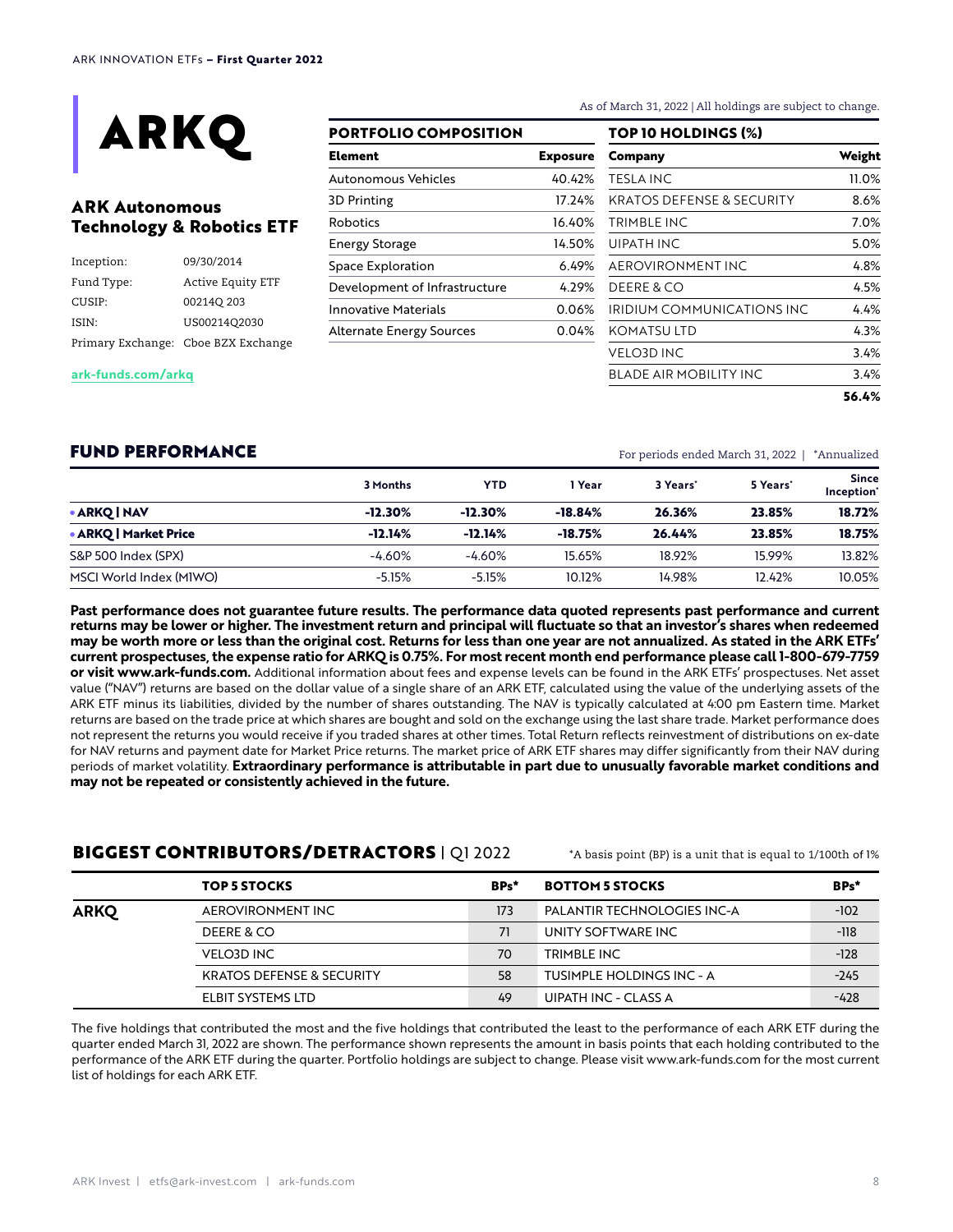

# **ARK Next Generation Internet ETF**

| Inception:                  | 09/30/2014               |
|-----------------------------|--------------------------|
| Fund Type:                  | <b>Active Equity ETF</b> |
| CUSIP:                      | 002140401                |
| ISIN:                       | US00214O1010             |
| Primary Exchange: NYSE Arca |                          |

**PORTFOLIO COMPOSITION**

| Element                     | <b>Exposure</b> |
|-----------------------------|-----------------|
| Blockchain & P2P            | 18.11%          |
| <b>Cloud Computing</b>      | 17.28%          |
| Digital Media               | 16.92%          |
| F-Commerce                  | 13.25%          |
| Internet of Things          | 9.97%           |
| Mobile                      | 9.79%           |
| Big Data & Machine Learning | 9.57%           |
| Social Platforms            | 4.92%           |

As of March 31, 2022 | All holdings are subject to change.

| TOP 10 HOLDINGS (%)                |        |
|------------------------------------|--------|
| Company                            | Weight |
| COINBASE GLOBAL INC                | 9.4%   |
| TESLA INC                          | 8.6%   |
| <b>GRAYSCALE BITCOIN TRUST BTC</b> | 7.9%   |
| BI OCK INC                         | 6.5%   |
| ROKU INC                           | 5.9%   |
| TFI ADOC HFAITH INC                | 5.5%   |
| ZOOM VIDEO COMMUNICATIONS          | 5.5%   |
| TWILIO INC                         | 4.7%   |
| SPOTIFY TECHNOLOGY SA              | 4.5%   |
| SHOPIFY INC                        | 3.8%   |
|                                    | 62.3%  |

#### **[ark-funds.com/arkw](ark-funds.com/arkq)**

FUND PERFORMANCE For periods ended March 31, 2022 | \*Annualized

|                         | 3 Months  | YTD       | l Year    | 3 Years' | 5 Years' | <b>Since</b><br>Inception' |
|-------------------------|-----------|-----------|-----------|----------|----------|----------------------------|
| <b>• ARKW I NAV</b>     | $-26.53%$ | $-26.53%$ | $-39.22%$ | 20.52%   | 29.45%   | 25.08%                     |
| • ARKW   Market Price   | $-26.45%$ | $-26.45%$ | $-39.19%$ | 20.58%   | 29.40%   | 25.11%                     |
| S&P 500 Index (SPX)     | $-4.60%$  | $-4.60%$  | 15.65%    | 18.92%   | 15.99%   | 13.82%                     |
| MSCI World Index (MIWO) | $-5.15%$  | $-5.15%$  | 10.12%    | 14.98%   | 12.42%   | 10.05%                     |

**Past performance does not guarantee future results. The performance data quoted represents past performance and current returns may be lower or higher. The investment return and principal will fluctuate so that an investor's shares when redeemed may be worth more or less than the original cost. Returns for less than one year are not annualized. As stated in the ARK ETFs' current prospectuses, the expense ratio for ARKW is 0.83%. For most recent month end performance please call 1-800-679- 7759 or visit www.ark-funds.com.** Additional information about fees and expense levels can be found in the ARK ETFs' prospectuses. Net asset value ("NAV") returns are based on the dollar value of a single share of an ARK ETF, calculated using the value of the underlying assets of the ARK ETF minus its liabilities, divided by the number of shares outstanding. The NAV is typically calculated at 4:00 pm Eastern time. Market returns are based on the trade price at which shares are bought and sold on the exchange using the last share trade. Market performance does not represent the returns you would receive if you traded shares at other times. Total Return reflects reinvestment of distributions on ex-date for NAV returns and payment date for Market Price returns. The market price of ARK ETF shares may differ significantly from their NAV during periods of market volatility. **Extraordinary performance is attributable in part due to unusually favorable market conditions and may not be repeated or consistently achieved in the future.**

#### **BIGGEST CONTRIBUTORS/DETRACTORS** | Q1 2022  $\bullet$  \* A basis point (BP) is a unit that is equal to 1/100th of 1%

|             | <b>TOP 5 STOCKS</b>                 | BPs* | <b>BOTTOM 5 STOCKS</b>             | BPs*   |
|-------------|-------------------------------------|------|------------------------------------|--------|
| <b>ARKW</b> | <b>TESLA INC</b>                    | 50   | SPOTIFY TECHNOLOGY SA              | -191   |
|             | <b>SPLUNK INC</b>                   | 15   | <b>ZOOM VIDEO COMMUNICATIONS-A</b> | $-208$ |
|             | <b>CROWDSTRIKE HOLDINGS INC - A</b> | 15   | ROBLOX CORP -CLASS A               | $-211$ |
|             | <b>BLOCK INC</b>                    | 10   | SHOPIFY INC - CLASS A              | $-215$ |
|             | CLOUDFLARE INC - CLASS A            |      | ROKU INC                           | $-278$ |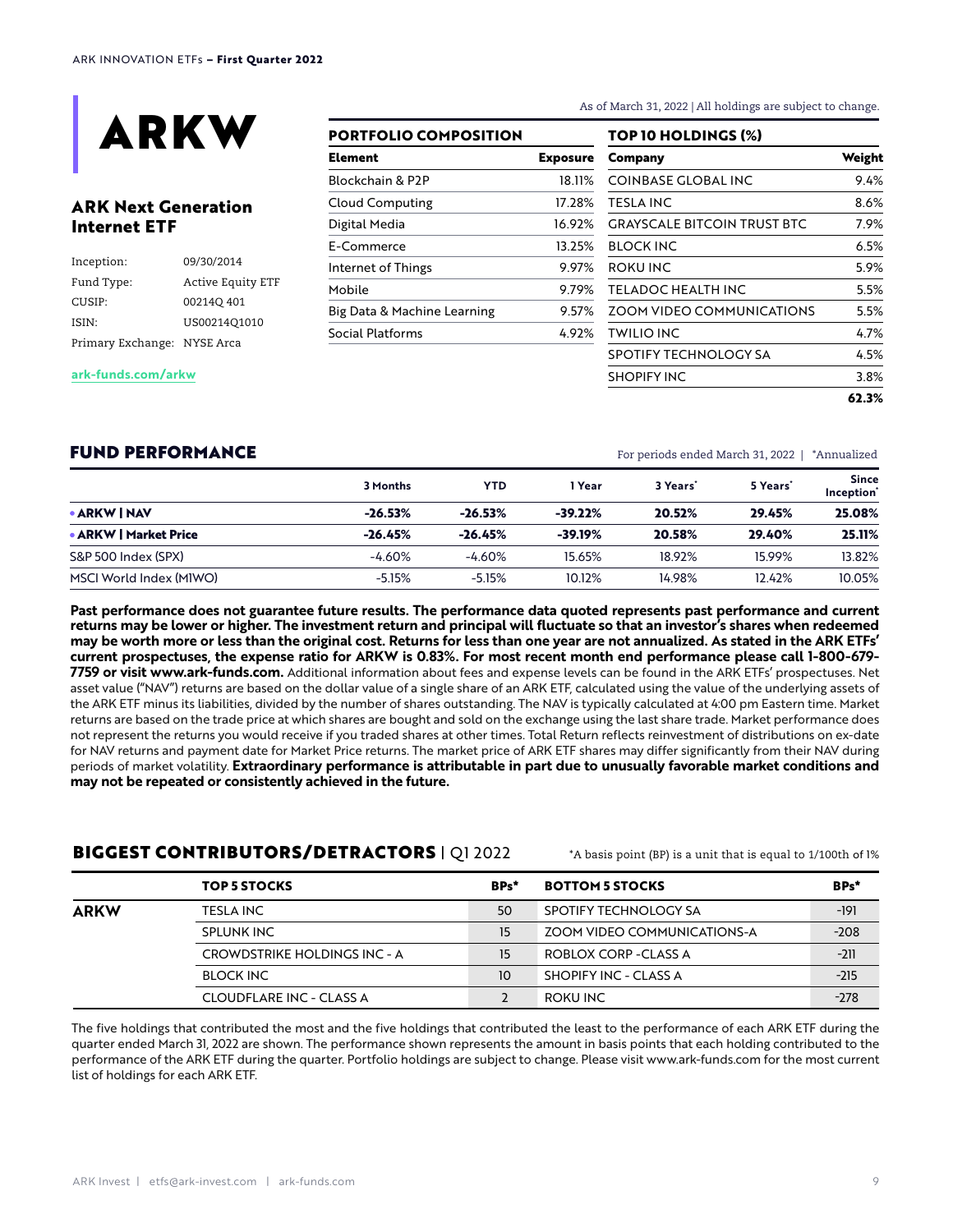

# **ARK Genomic Revolution ETF**

| Inception: | 10/31/2014                          |
|------------|-------------------------------------|
| Fund Type: | <b>Active Equity ETF</b>            |
| CUSIP:     | 002140 302                          |
| ISIN:      | US00214O1020                        |
|            | Primary Exchange: Cboe BZX Exchange |

#### **PORTFOLIO COMPOSITION**

| <b>Exposure</b> |
|-----------------|
| 21.75%          |
| 18.27%          |
| 17.01%          |
| 11.68%          |
| 10.70%          |
| 10.43%          |
| 8.38%           |
| 0.23%           |
|                 |

As of March 31, 2022 | All holdings are subject to change.

| TOP 10 HOLDINGS (%)        |        |
|----------------------------|--------|
| Company                    | Weight |
| EXACT SCIENCES CORP        | 8.6%   |
| TFI ADOC HFAITH INC        | 7.7%   |
| IONIS PHARMACFUTICAI S INC | 6. ን%  |
| FATF THERAPFUTICS INC      | 4.7%   |
| SIGNIFY HEALTH INC         | 4.1%   |
| INTELLIA THERAPEUTICS INC  | 3.6%   |
| CARFDX INC                 | 3.5%   |
| CRISPR THERAPFUTICS AG     | 3.4%   |
| BEAM THERAPEUTICS INC      | 3.3%   |
| PACIFIC BIOSCIENCES INC    | 3.1%   |
|                            | 48.2%  |

**[ark-funds.com/arkg](ark-funds.com/arkq)**

#### FUND PERFORMANCE FOR THE SERVICE RESERVE TO A RESERVE THE FOR PERSON FOR PERSON RANGE TO A PROPERTY ADDITIONAL THE SERVE TO A PROPERTY A PART OF PERSON RESERVED ON A RESERVED ON A PROPERTY AND ANNO 1999 IN A PART OF STREET

|                         | 3 Months   | YTD        | 1 Year    | 3 Years' | 5 Years' | <b>Since</b><br>Inception' |
|-------------------------|------------|------------|-----------|----------|----------|----------------------------|
| • ARKG I NAV            | $-24.86%$  | $-24.86%$  | $-47.67%$ | 13.64%   | 19.28%   | 13.08%                     |
| • ARKG   Market Price   | $-25.00\%$ | $-25.00\%$ | -47.91%   | 13.47%   | 19.15%   | 13.05%                     |
| S&P 500 Index (SPX)     | $-4.60%$   | $-4.60%$   | 15.65%    | 18.92%   | 15.99%   | 13.84%                     |
| MSCI World Index (MIWO) | $-5.15%$   | $-5.15%$   | 10.12%    | 14.98%   | 12.42%   | 10.27%                     |

**Past performance does not guarantee future results. The performance data quoted represents past performance and current returns may be lower or higher. The investment return and principal will fluctuate so that an investor's shares when redeemed may be worth more or less than the original cost. Returns for less than one year are not annualized. As stated in the ARK ETFs' current prospectuses, the expense ratio for ARKG is 0.75%. For most recent month end performance please call 1-800-679-7759 or visit www.ark-funds.com.** Additional information about fees and expense levels can be found in the ARK ETFs' prospectuses. Net asset value ("NAV") returns are based on the dollar value of a single share of an ARK ETF, calculated using the value of the underlying assets of the ARK ETF minus its liabilities, divided by the number of shares outstanding. The NAV is typically calculated at 4:00 pm Eastern time. Market returns are based on the trade price at which shares are bought and sold on the exchange using the last share trade. Market performance does not represent the returns you would receive if you traded shares at other times. Total Return reflects reinvestment of distributions on ex-date for NAV returns and payment date for Market Price returns. The market price of ARK ETF shares may differ significantly from their NAV during periods of market volatility. **Extraordinary performance is attributable in part due to unusually favorable market conditions and may not be repeated or consistently achieved in the future.**

# **BIGGEST CONTRIBUTORS/DETRACTORS** | Q1 2022  $\bullet$  \* A basis point (BP) is a unit that is equal to 1/100th of 1%

|             | TOP 5 STOCKS                      | BPs*         | <b>BOTTOM 5 STOCKS</b>           | BPs*   |
|-------------|-----------------------------------|--------------|----------------------------------|--------|
| <b>ARKG</b> | <b>IONIS PHARMACEUTICALS INC</b>  | 95           | ADAPTIVE BIOTECHNOLOGIES         | $-151$ |
|             | SIGNIFY HEALTH INC-CLASS A        | 90           | <b>FATE THERAPEUTICS INC</b>     | $-160$ |
|             | <b>VERTEX PHARMACEUTICALS INC</b> | 62           | TELADOC HEALTH INC               | $-161$ |
|             | <b>INCYTE CORP</b>                | 18           | <b>INTELLIA THERAPEUTICS INC</b> | -161   |
|             | REGENERON PHARMACEUTICALS         | $\mathbf{u}$ | PACIFIC BIOSCIENCES OF CALIF     | $-297$ |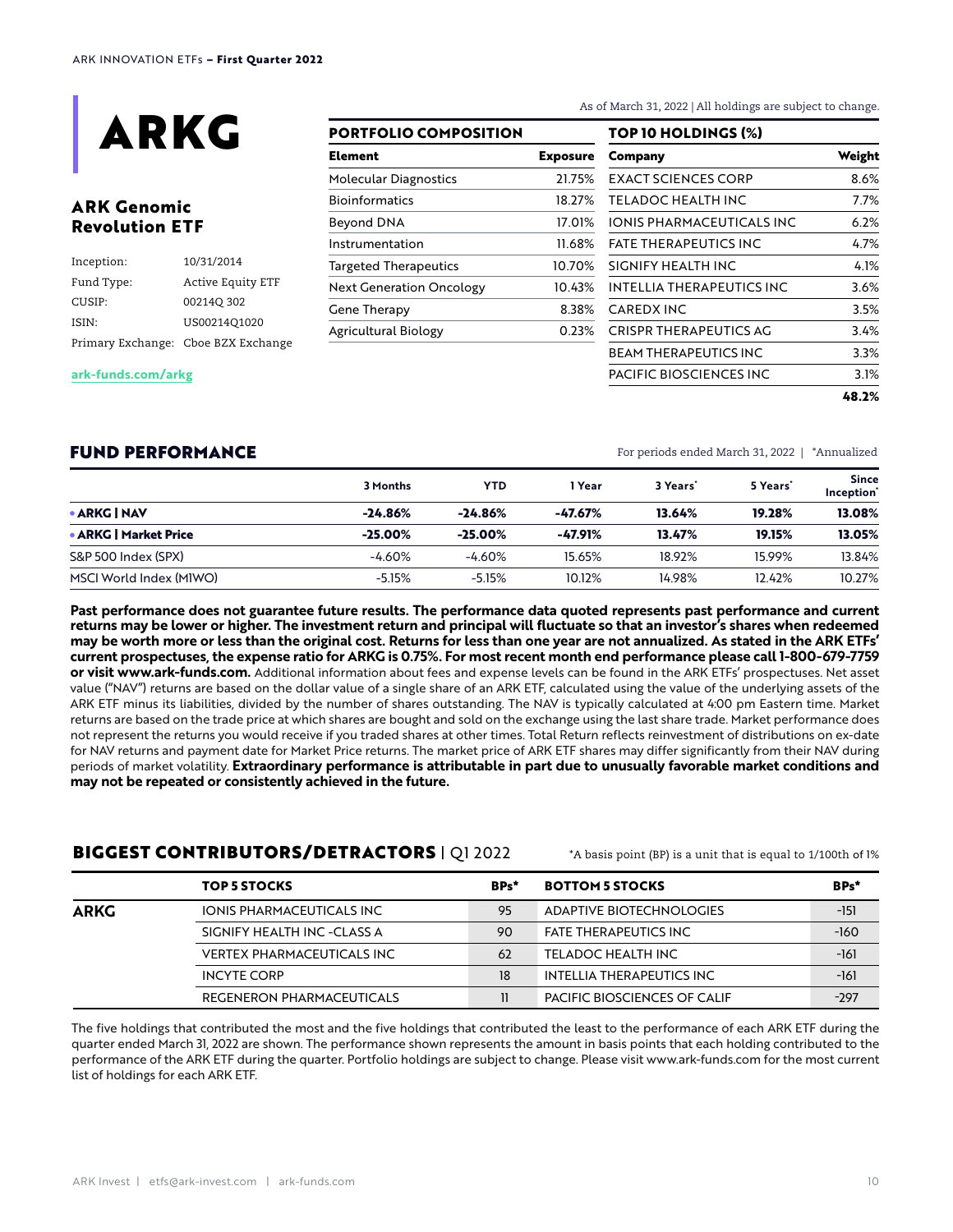

# **ARK Innovation ETF**

| Inception:                  | 10/31/2014               |
|-----------------------------|--------------------------|
| Fund Type:                  | <b>Active Equity ETF</b> |
| CUSIP:                      | 00214Q 104               |
| ISIN:                       | US00214O1040             |
| Primary Exchange: NYSE Arca |                          |

#### **[ark-funds.com/arkk](ark-funds.com/arkq)**

#### **Element Exposure (%)** Cloud Computing 14.45 Digital Media 12.78 E-Commerce 8.33 Blockchain & P2P 6.78 Gene Therapy 6.77 Mobile 6.22 Big Data & Machine Learning 5.44 Internet of Things 5.19 Bioinformatics 5.12 Instrumentation 4.29 Molecular Diagnostics 4.08 Next Generation Oncology 3.97 Robotics 3.77 Energy Storage 3.17 Beyond DNA 2.57 3D Printing 1.66 Autonomous Vehicles 1.58 Targeted Therapeutics 1.04 Development of Infrastructure 0.97 Social Platforms 0.95 **PORTFOLIO COMPOSITION**

As of March 31, 2022 | All holdings are subject to change.

| Company                          | Weight  |
|----------------------------------|---------|
| TESLA INC                        | 9.7%    |
| <b>COINBASE GLOBAL INC</b>       | $6.8\%$ |
| TELADOC HEALTH INC               | 6.6%    |
| ROKU INC                         | 6.4%    |
| <b>ZOOM VIDEO COMMUNICATIONS</b> | 6.2%    |
| BLOCK INC                        | 5.7%    |
| <b>EXACT SCIENCES CORP</b>       | 4.9%    |
| UNITY SOFTWARF INC               | 4.8%    |
| <b>TWILIO INC</b>                | 4.2%    |
| SPOTIFY TECHNOLOGY SA            | 4.0%    |
|                                  | 59.4%   |

#### FUND PERFORMANCE FOR THE SERVICE RESERVE TO A RESERVE THE FOR PERSON FOR PERSONAL PROPERTY ADDITIONAL PROPERTY ADDITIONAL PROPERTY ADDITIONAL PROPERTY AND ALLOWED A RESERVE TO A RESERVE THE SERVE TO A RESERVE THE SERVE TO

|                         | 3 Months  | YTD       | Year      | 3 Years | 5 Years' | Since<br>Inception <sup>*</sup> |
|-------------------------|-----------|-----------|-----------|---------|----------|---------------------------------|
| • ARKK I NAV            | $-29.93%$ | $-29.93%$ | $-44.07%$ | 13.43%  | 24.45%   | 19.05%                          |
| • ARKK   Market Price   | $-29.92%$ | $-29.92%$ | $-44.27%$ | 13.43%  | 24.37%   | 19.06%                          |
| S&P 500 Index (SPX)     | $-4.60%$  | $-4.60%$  | 15.65%    | 18.92%  | 15.99%   | 13.84%                          |
| MSCI World Index (MIWO) | $-5.15%$  | $-5.15%$  | 10.12%    | 14.98%  | 12.42%   | 10.27%                          |

**Past performance does not guarantee future results. The performance data quoted represents past performance and current returns may be lower or higher. The investment return and principal will fluctuate so that an investor's shares when redeemed may be worth more or less than the original cost. Returns for less than one year are not annualized. As stated in the ARK ETFs' current prospectuses, the expense ratio for ARKK is 0.75%. For most recent month end performance please call 1-800-679-7759 or visit www.ark-funds.com.** Additional information about fees and expense levels can be found in the ARK ETFs' prospectuses. Net asset value ("NAV") returns are based on the dollar value of a single share of an ARK ETF, calculated using the value of the underlying assets of the ARK ETF minus its liabilities, divided by the number of shares outstanding. The NAV is typically calculated at 4:00 pm Eastern time. Market returns are based on the trade price at which shares are bought and sold on the exchange using the last share trade. Market performance does not represent the returns you would receive if you traded shares at other times. Total Return reflects reinvestment of distributions on ex-date for NAV returns and payment date for Market Price returns. The market price of ARK ETF shares may differ significantly from their NAV during periods of market volatility. **Extraordinary performance is attributable in part due to unusually favorable market conditions and may not be repeated or consistently achieved in the future.**

# **BIGGEST CONTRIBUTORS/DETRACTORS** | Q1 2022  $^*$ A basis point (BP) is a unit that is equal to 1/100th of 1%

|             | <b>TOP 5 STOCKS</b>         | BPs* | <b>BOTTOM 5 STOCKS</b>      | BPs*   |
|-------------|-----------------------------|------|-----------------------------|--------|
| <b>ARKK</b> | <b>TESLA INC</b>            | 40   | SPOTIFY TECHNOLOGY SA       | $-160$ |
|             | SIGNIFY HEALTH INC -CLASS A | 38   | SHOPIFY INC - CLASS A       | $-172$ |
|             | STRATASYS LTD               | 4    | UIPATH INC - CLASS A        | $-220$ |
|             | PAGERDUTY INC               |      | ZOOM VIDEO COMMUNICATIONS-A | $-231$ |
|             | <b>3D SYSTEMS CORP</b>      | -3   | ROKU INC                    | $-293$ |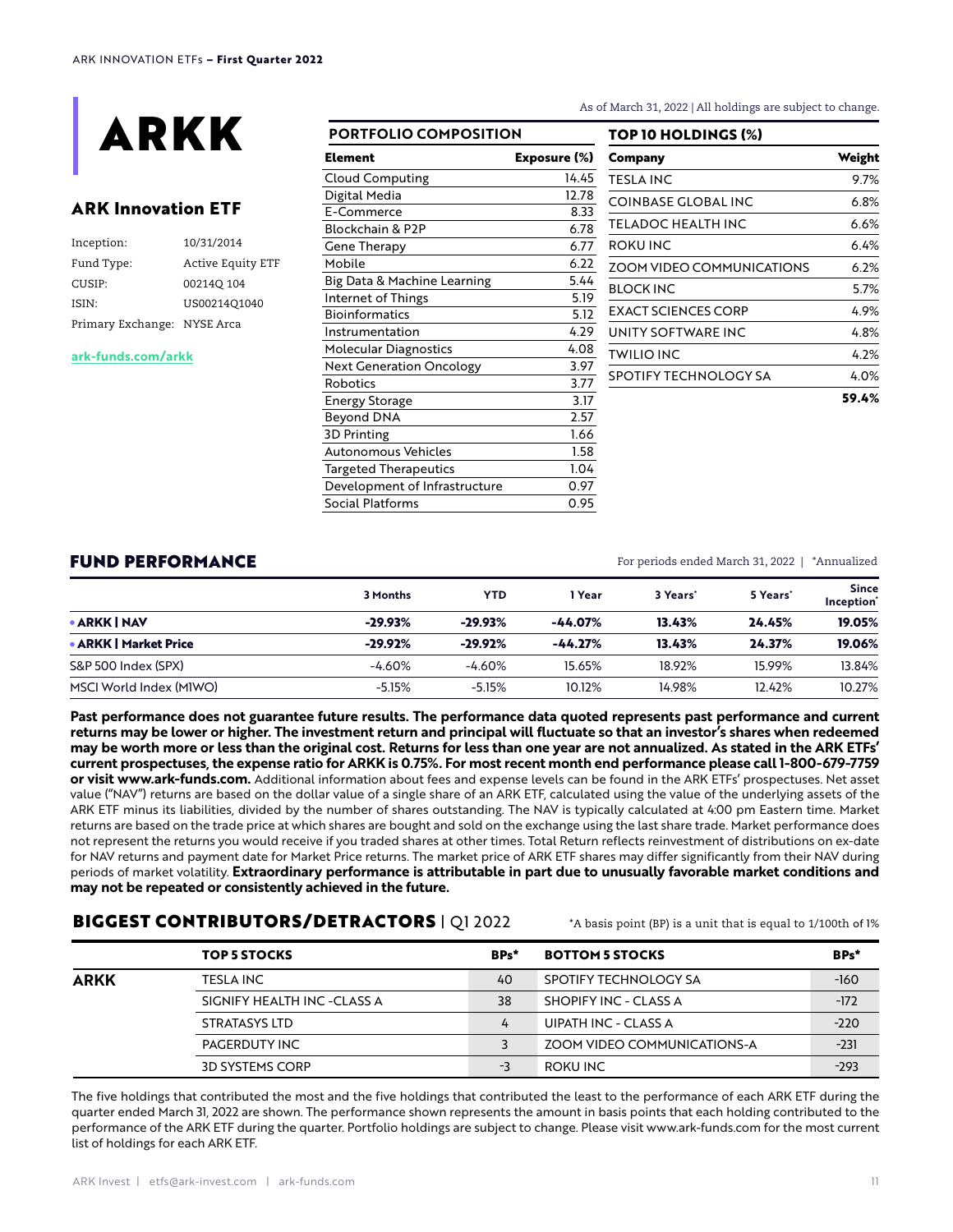

# **ARK Fintech Innovation ETF**

| Inception:                  | 02/04/2019               |
|-----------------------------|--------------------------|
| Fund Type:                  | <b>Active Equity ETF</b> |
| CUSIP:                      | 002140 708               |
| ISIN:                       | US00214Q7088             |
| Primary Exchange: NYSE Arca |                          |

#### **[ark-funds.com/arkf](ark-funds.com/arkq)**

#### **PORTFOLIO COMPOSITION**

| Element                          | <b>Exposure</b> |
|----------------------------------|-----------------|
| Transaction Innovations          | 28.89%          |
| <b>Customer Facing Platforms</b> | 20.01%          |
| The New Intermediaries           | 15.73%          |
| Risk Transformations             | 13.04%          |
| Frictionless Funding Platforms   | 12.18%          |
| Blockchain Technology            | 10.10%          |
|                                  |                 |

As of March 31, 2022 | All holdings are subject to change.

| TOP 10 HOLDINGS (%)     |        |
|-------------------------|--------|
| Company                 | Weight |
| BLOCK INC               | 11.3%  |
| COINBASE GLOBAL INC     | 10.7%  |
| <b>SHOPIFY INC</b>      | 9.5%   |
| <b>TWILIO INC</b>       | 7.8%   |
| <b>DISCOVERY LTD</b>    | 4.9%   |
| SEA LTD                 | 4.8%   |
| MERCADOI IBRE INC       | 4.8%   |
| SILVERGATE CAPITAL CORP | 4.7%   |
| ROBINHOOD MARKETS INC   | 4.3%   |
| TELADOC HEALTH INC      | 4.2%   |
|                         | 67.0%  |

FUND PERFORMANCE FORMANCE FOR PERSON FOR PERSON FOR PERSONAL PROPERTY ADDITIONAL PROPERTY ADDITIONAL PROPERTY AND ANNO 1972 I \*Annualized

|                         | 3 Months  | YTD       | 1 Year    | 3 Years' | 5 Years' | <b>Since</b><br>Inception <sup>*</sup> |
|-------------------------|-----------|-----------|-----------|----------|----------|----------------------------------------|
| • ARKF I NAV            | $-28.90%$ | $-28.90%$ | $-42.93%$ | 11.13%   | -        | 13.11%                                 |
| • ARKF   Market Price   | $-28.89%$ | $-28.89%$ | $-43.15%$ | 11.06%   | -        | 13.12%                                 |
| S&P 500 Index (SPX)     | $-4.60%$  | $-4.60%$  | 15.65%    | 18.92%   | 15.99%   | 19.53%                                 |
| MSCI World Index (MIWO) | $-5.15%$  | $-5.15%$  | 10.12%    | 14.98%   | 12.42%   | 15.59%                                 |

**Past performance does not guarantee future results. The performance data quoted represents past performance and current returns may be lower or higher. The investment return and principal will fluctuate so that an investor's shares when redeemed may be worth more or less than the original cost. Returns for less than one year are not annualized. As stated in the ARK ETFs' current prospectuses, the expense ratio for ARKF is 0.75%. For most recent month end performance please call 1-800-679-7759 or visit www.ark-funds.com.** Additional information about fees and expense levels can be found in the ARK ETFs' prospectuses. Net asset value ("NAV") returns are based on the dollar value of a single share of an ARK ETF, calculated using the value of the underlying assets of the ARK ETF minus its liabilities, divided by the number of shares outstanding. The NAV is typically calculated at 4:00 pm Eastern time. Market returns are based on the trade price at which shares are bought and sold on the exchange using the last share trade. Market performance does not represent the returns you would receive if you traded shares at other times. Total Return reflects reinvestment of distributions on ex-date for NAV returns and payment date for Market Price returns. The market price of ARK ETF shares may differ significantly from their NAV during periods of market volatility.

# **BIGGEST CONTRIBUTORS/DETRACTORS** | Q1 2022  $\bullet$  \* A basis point (BP) is a unit that is equal to 1/100th of 1%

|             | <b>TOP 5 STOCKS</b>          | BPs* | <b>BOTTOM 5 STOCKS</b>      | BPs*   |
|-------------|------------------------------|------|-----------------------------|--------|
| <b>ARKF</b> | DISCOVERY LTD                | 109  | <b>SEA LTD-ADR</b>          | $-229$ |
|             | SILVERGATE CAPITAL CORP-CL A | 43   | TWILIO INC - A              | $-251$ |
|             | TENCENT HOLDINGS LTD-UNS ADR | 13   | TCS GROUP HOLDING-GDR REG S | $-265$ |
|             | CONCORD ACQUISITION CORP -A  | -1   | UIPATH INC - CLASS A        | $-290$ |
|             | <b>GLOBAL-E ONLINE LTD</b>   | -4   | SHOPIFY INC - CLASS A       | $-413$ |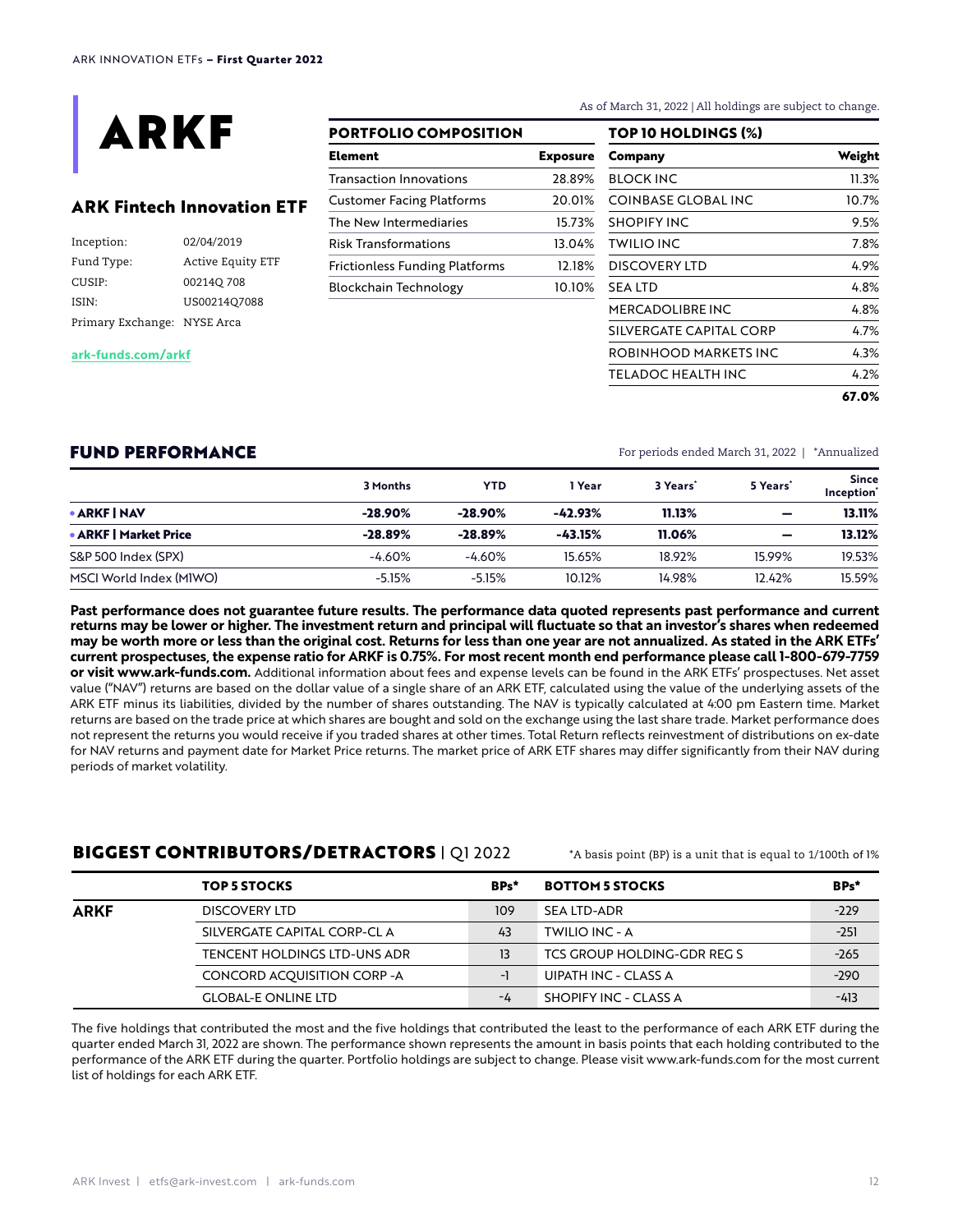

# **ARK Space Exploration and Innovation ETF**

| Inception: | 03/30/2022                          |  |  |
|------------|-------------------------------------|--|--|
| Fund Type: | <b>Active Equity ETF</b>            |  |  |
| CUSIP:     | 00214Q 807                          |  |  |
| ISIN:      | US00214O8078                        |  |  |
|            | Primary Exchange: Cboe BZX Exchange |  |  |

**PORTFOLIO COMPOSITION**

**Element Exposure** Aerospace Beneficiaries 43.26% Enabling Technology 29.54% Orbital Aerospace 16.08% Suborbital Aerospace 10.60%

**TOP 10 HOLDINGS (%)** As of March 31, 2022 | All holdings are subject to change.

| Company                       | Weight |
|-------------------------------|--------|
| TRIMBLE INC                   | 8.8%   |
| KRATOS DEFENSE & SECURITY     | 8.6%   |
| THE 3D PRINTING ETF           | 6.9%   |
| AEROVIRONMENT INC             | 6.3%   |
| L3HARRIS TECHNOLOGIES INC     | 5.9%   |
| IRIDIUM COMMUNICATIONS INC    | 5.5%   |
| <b>KOMATSU LTD</b>            | 5.0%   |
| <b>BLADE AIR MOBILITY INC</b> | 3.9%   |
| <b>VELO3D INC</b>             | 3.6%   |
| <b>DASSAULT SYSTEMES SE</b>   | 3.0%   |
|                               | 57.5%  |

#### **[ark-funds.com/arkx](ark-funds.com/arkq)**

For periods ended March 31, 2022 | \*Annualized

|                         | 3 Months | YTD                  | 1 Year                 | 3 Years' | 5 Years'                 | <b>Since</b><br>Inception' |
|-------------------------|----------|----------------------|------------------------|----------|--------------------------|----------------------------|
| • ARKX I NAV            | $-4.91%$ | $-4.91%$<br>$-4.88%$ | $-12.18%$<br>$-12.84%$ | -        | -                        | $-10.26%$<br>$-10.32%$     |
| • ARKX   Market Price   | $-4.88%$ |                      |                        | -        | $\overline{\phantom{0}}$ |                            |
| S&P 500 Index (SPX)     | $-4.60%$ | $-4.60%$             | 15.65%                 | 18.92%   | 15.99%                   | 16.01%                     |
| MSCI World Index (MIWO) | $-5.15%$ | $-5.15%$             | 10.12%                 | 14.98%   | 12.42%                   | 10.36%                     |

**Past performance does not guarantee future results. The performance data quoted represents past performance and current returns may be lower or higher. The investment return and principal will fluctuate so that an investor's shares when redeemed may be worth more or less than the original cost. Returns for less than one year are not annualized. As stated in the ARK ETFs' current prospectuses, the expense ratio for ARKX is 0.75%. For most recent month end performance please call 1-800-679-7759 or visit www.ark-funds.com.** Additional information about fees and expense levels can be found in the ARK ETFs' prospectuses. Net asset value ("NAV") returns are based on the dollar value of a single share of an ARK ETF, calculated using the value of the underlying assets of the ARK ETF minus its liabilities, divided by the number of shares outstanding. The NAV is typically calculated at 4:00 pm Eastern time. Market returns are based on the trade price at which shares are bought and sold on the exchange using the last share trade. Market performance does not represent the returns you would receive if you traded shares at other times. Total Return reflects reinvestment of distributions on ex-date for NAV returns and payment date for Market Price returns. The market price of ARK ETF shares may differ significantly from their NAV during periods of market volatility.

# **BIGGEST CONTRIBUTORS/DETRACTORS** | Q1 2022  $^*$ A basis point (BP) is a unit that is equal to 1/100th of 1%

|             | <b>TOP 5 STOCKS</b>                  | BPs* | <b>BOTTOM 5 STOCKS</b>  | BPs*   |
|-------------|--------------------------------------|------|-------------------------|--------|
| <b>ARKX</b> | AEROVIRONMENT INC                    | 243  | <b>JD LOGISTICS INC</b> | $-105$ |
|             | L3HARRIS TECHNOLOGIES INC            | 97   | UNITY SOFTWARE INC      | $-109$ |
|             | <b>VELO3D INC</b>                    | 87   | THE 3D PRINTING ETF     | -117   |
|             | <b>KRATOS DEFENSE &amp; SECURITY</b> | 68   | TRIMBLE INC             | $-181$ |
|             | <b>THALES SA</b>                     | 54   | UIPATH INC - CLASS A    | $-189$ |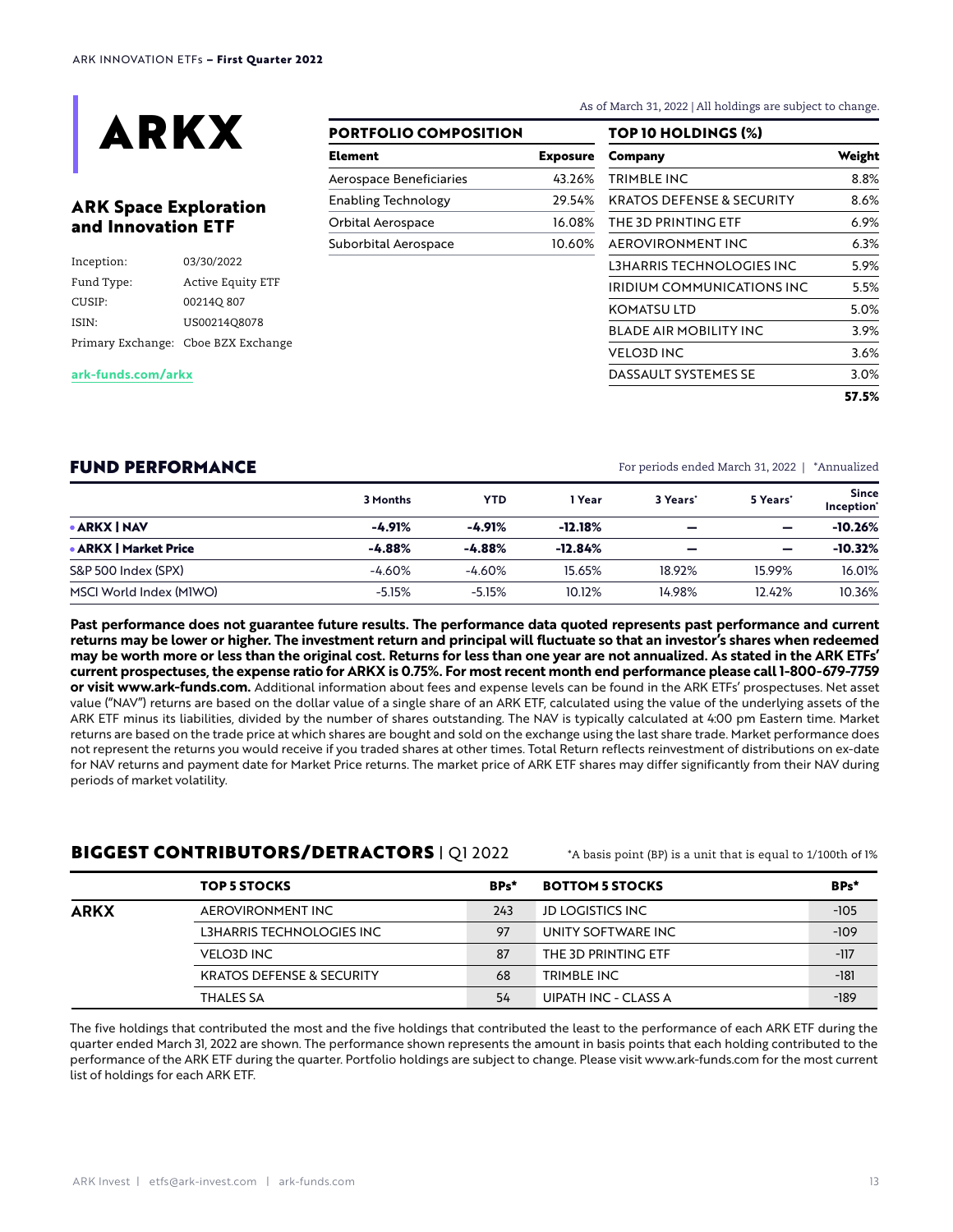

# **The 3D Printing ETF**

| Inception: | 07/19/2016                          |
|------------|-------------------------------------|
| Fund Type: | Indexed Equity ETF                  |
| CUSIP:     | 002140 500                          |
| ISIN:      | US00214O5009                        |
|            | Primary Exchange: Cboe BZX Exchange |

**[ark-funds.com/p](ark-funds.com/arkq)rnt**

| <b>SECTOR WEIGHTS</b> |  |  |  |  |
|-----------------------|--|--|--|--|
| <b>Exposure</b>       |  |  |  |  |
| 47.1%                 |  |  |  |  |
| 32.3%                 |  |  |  |  |
| 9.5%                  |  |  |  |  |
| 4.4%                  |  |  |  |  |
| 3.4%                  |  |  |  |  |
| 3.3%                  |  |  |  |  |
| 0.1%                  |  |  |  |  |
|                       |  |  |  |  |

As of March 31, 2022 | All holdings are subject to change.

| TOP 10 HOLDINGS (%)    |        |  |  |
|------------------------|--------|--|--|
| Company                | Weight |  |  |
| VELO3D INC             | 5.1%   |  |  |
| DESKTOP METAL INC      | 4.1%   |  |  |
| ALTAIR ENGINEERING INC | 3.8%   |  |  |
| MICROSOFT CORP         | 3.6%   |  |  |
| TRIMBI F INC           | 3.5%   |  |  |
| <b>STRATASYS LTD</b>   | 3.4%   |  |  |
| <b>ANSYS INC</b>       | 3.3%   |  |  |
| DASSAULT SYSTEMES SE   | 3.3%   |  |  |
| NANO DIMENSION LTD     | 3.3%   |  |  |
| PTC INC                | 3.3%   |  |  |
|                        | 36.6%  |  |  |

FUND PERFORMANCE FOR THE SERVICE RESERVE TO A RESERVE THE FOR PERSON FOR PERSON RANGE TO A PROPERTY ADDITIONAL THE SERVE TO A PROPERTY A PART OF PERSON RESERVED ON A RESERVED ON A PROPERTY AND ANNO 1999 IN A PART OF STREET

|                         | 3 Months  | YTD       | 1 Year    | 3 Years' | 5 Years' | <b>Since</b><br>Inception' |
|-------------------------|-----------|-----------|-----------|----------|----------|----------------------------|
| • PRNT I NAV            | $-14.70%$ | $-14.70%$ | $-24.07%$ | 10.04%   | 5.88%    | 7.55%                      |
| • PRNT   Market Price   | $-14.34%$ | $-14.34%$ | $-24.36%$ | 9.85%    | 5.83%    | 7.55%                      |
| 3DPRNT Index            | $-15.20%$ | $-15.20%$ | $-24.69%$ | 10.48%   | 6.53%    | 8.29%                      |
| S&P 500 Index (SPX)     | $-4.60%$  | $-4.60%$  | 15.65%    | 18.92%   | 15.99%   | 15.92%                     |
| MSCI World Index (MIWO) | $-5.15%$  | $-5.15%$  | 10.12%    | 14.98%   | 12.42%   | 12.71%                     |

**Past performance does not guarantee future results. The performance data quoted represents past performance and current returns may be lower or higher. The investment return and principal will fluctuate so that an investor's shares when redeemed may be worth more or less than the original cost. Returns for less than one year are not annualized. As stated in the ARK ETFs' current prospectuses, the expense ratio for PRNT is 0.66%. For most recent month end performance please call 1-800-679-7759 or visit www.ark-funds.com.** Additional information about fees and expense levels can be found in the ARK ETFs' prospectuses. Net asset value ("NAV") returns are based on the dollar value of a single share of an ARK ETF, calculated using the value of the underlying assets of the ARK ETF minus its liabilities, divided by the number of shares outstanding. The NAV is typically calculated at 4:00 pm Eastern time. Market returns are based on the trade price at which shares are bought and sold on the exchange using the last share trade. Market performance does not represent the returns you would receive if you traded shares at other times. Total Return reflects reinvestment of distributions on ex-date for NAV returns and payment date for Market Price returns. The market price of ARK ETF shares may differ significantly from their NAV during periods of market volatility. **Extraordinary performance is attributable in part due to unusually favorable market conditions and may not be repeated or consistently achieved in the future.**

# **BIGGEST CONTRIBUTORS/DETRACTORS** | Q1 2022  $\bullet$  \* A basis point (BP) is a unit that is equal to 1/100th of 1%

|             | <b>TOP 5 STOCKS</b>        | BPs* | <b>BOTTOM 5 STOCKS</b>       | BPs*   |
|-------------|----------------------------|------|------------------------------|--------|
| <b>PRNT</b> | <b>VELO3D INC</b>          | 195  | MATERIALISE NV-ADR           | -88    |
|             | MOOG INC-CLASS A           | 10   | AUTODESK INC                 | -88    |
|             | ALLEGHENY TECHNOLOGIES INC | 6    | STRAUMANN HOLDING AG-REG     | $-110$ |
|             | EASTMAN KODAK CO           |      | FATHOM DIGITAL MANUFACTURING | -111   |
|             | <b>PROTO LABS INC</b>      |      | <b>BICO GROUP AB</b>         | $-112$ |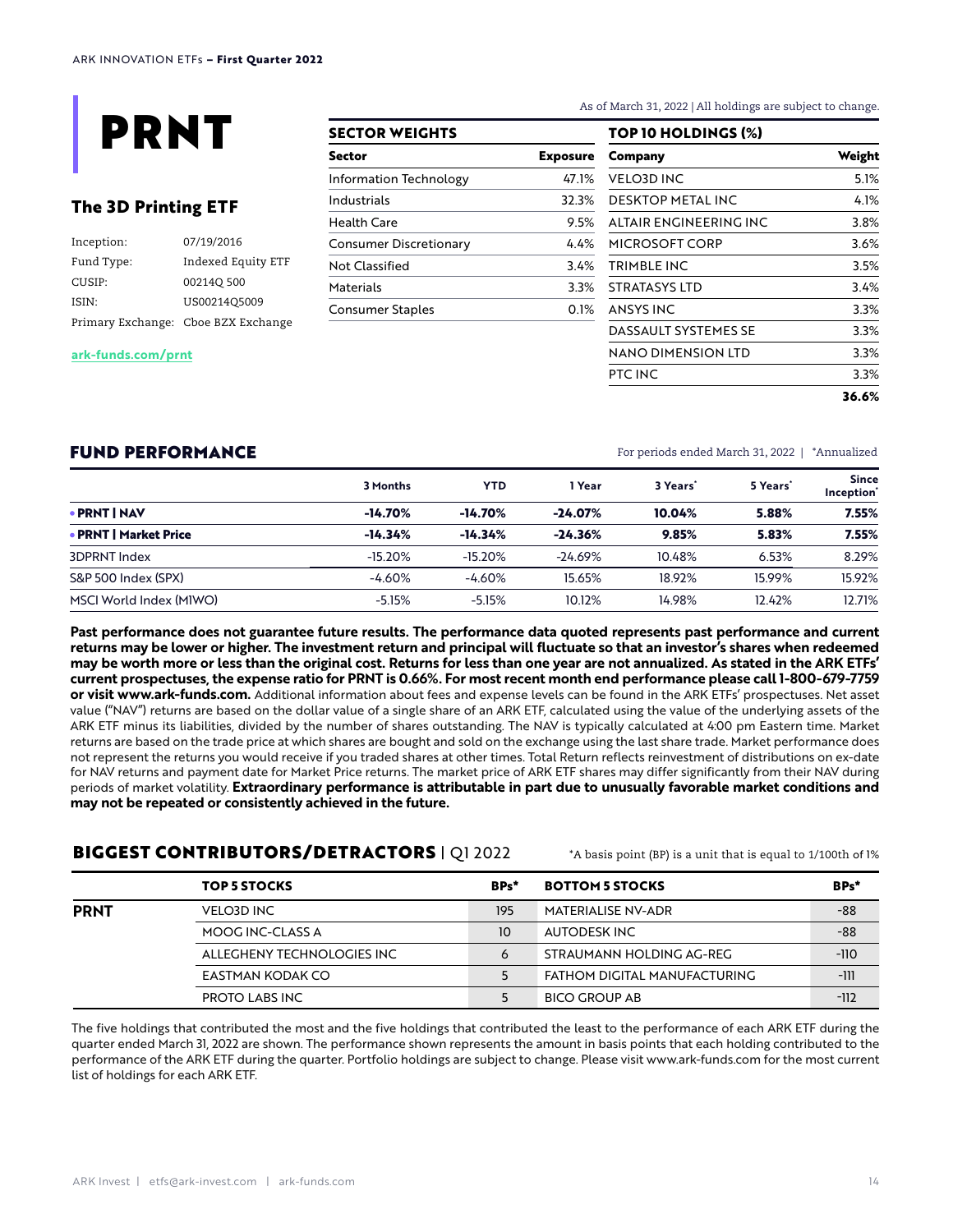

# **ARK Israel Innovative Technology ETF**

| Inception: | 12/05/2017                          |
|------------|-------------------------------------|
| Fund Type: | Indexed Equity ETF                  |
| CUSIP:     | 002140 609                          |
| ISIN:      | US00214Q6098                        |
|            | Primary Exchange: Cboe BZX Exchange |

**SECTOR WEIGHTS**

| Sector                 | <b>Exposure</b> |
|------------------------|-----------------|
| Information Technology | 55.3%           |
| Health Care            | 17.7%           |
| Industrials            | 10.6%           |
| Communication Services | 10.0%           |
| Consumer Discretionary | 5.8%            |
| Not Classified         | 0.6%            |
|                        |                 |

As of March 31, 2022 | All holdings are subject to change.

| Company                             | Weight |
|-------------------------------------|--------|
| SOLAREDGE TECHNOLOGIES INC          | 2.3%   |
| RADA FI FCTRONIC INDUSTRIES I TD    | 2.3%   |
| GAMIDA CELL LTD                     | 2.2%   |
| TOWER SEMICONDUCTOR LTD             | 2.2%   |
| FATTAL HOLDINGS 1998 LTD            | 2.1%   |
| FI BIT SYSTEMS LTD                  | 2.1%   |
| CYBERARK SOFTWARE ITD               | 2.0%   |
| PERION NETWORK LTD                  | 1.9%   |
| <b>GILAT SATELLITE NETWORKS LTD</b> | 1.8%   |
| UROGEN PHARMA ITD                   | 1.8%   |
|                                     | 20.9%  |

#### **[ark-funds.com/i](ark-funds.com/arkq)zrl**

For periods ended March 31, 2022 | \*Annualized

| <b>FUND PERFORMANCE</b> |  |
|-------------------------|--|
|-------------------------|--|

|                            | 3 Months  | <b>YTD</b> | 1 Year    | 3 Years' | 5 Years' | <b>Since</b><br>Inception' |
|----------------------------|-----------|------------|-----------|----------|----------|----------------------------|
| <b>IZRL I NAV</b>          | $-15.26%$ | $-15.26%$  | $-22.14%$ | 4.53%    | -        | 5.90%                      |
| <b>IZRL   Market Price</b> | $-15.21%$ | $-15.21%$  | $-22.82%$ | 4.37%    | -        | 5.85%                      |
| <b>IZRLINVN Index</b>      | $-14.86%$ | $-14.86%$  | $-21.11%$ | 6.38%    | 7.91%    | 7.23%                      |
| S&P 500 Index (SPX)        | $-4.60%$  | $-4.60%$   | 15.65%    | 18.92%   | 15.99%   | 15.33%                     |
| MSCI World Index (MIWO)    | $-5.15%$  | $-5.15%$   | 10.12%    | 14.98%   | 12.42%   | 11.28%                     |
|                            |           |            |           |          |          |                            |

**Past performance does not guarantee future results. The performance data quoted represents past performance and current returns may be lower or higher. The investment return and principal will fluctuate so that an investor's shares when redeemed may be worth more or less than the original cost. Returns for less than one year are not annualized. As stated in the ARK ETFs' current prospectuses, the expense ratio for IZRL is 0.49%. For most recent month end performance please call 1-800-679-7759 or visit www.ark-funds.com.** Additional information about fees and expense levels can be found in the ARK ETFs' prospectuses. Net asset value ("NAV") returns are based on the dollar value of a single share of an ARK ETF, calculated using the value of the underlying assets of the ARK ETF minus its liabilities, divided by the number of shares outstanding. The NAV is typically calculated at 4:00 pm Eastern time. Market returns are based on the trade price at which shares are bought and sold on the exchange using the last share trade. Market performance does not represent the returns you would receive if you traded shares at other times. Total Return reflects reinvestment of distributions on ex-date for NAV returns and payment date for Market Price returns. The market price of ARK ETF shares may differ significantly from their NAV during periods of market volatility. **Extraordinary performance is attributable in part due to unusually favorable market conditions and may not be repeated or consistently achieved in the future.**

# **BIGGEST CONTRIBUTORS/DETRACTORS** | Q1 2022  $*$ A basis point (BP) is a unit that is equal to 1/100th of 1%

|             | TOP 5 STOCKS                    | BPs* | <b>BOTTOM 5 STOCKS</b>          | BPs*  |
|-------------|---------------------------------|------|---------------------------------|-------|
| <b>IZRL</b> | <b>GAMIDA CELL LTD</b>          | 73   | KORNIT DIGITAL LTD              | -71   |
|             | RADA ELECTRONIC INDS LTD        | 70   | MONDAY.COM LTD                  | $-72$ |
|             | <b>FATTAL HOLDINGS 1998 LTD</b> | 56   | <b>INNOVIZ TECHNOLOGIES LTD</b> | $-74$ |
|             | SOLAREDGE TECHNOLOGIES INC      | 41   | AUGWIND ENERGY TECH STORAGE     | $-82$ |
|             | ELBIT SYSTEMS LTD               | 40   | NAYAX LTD                       | -82   |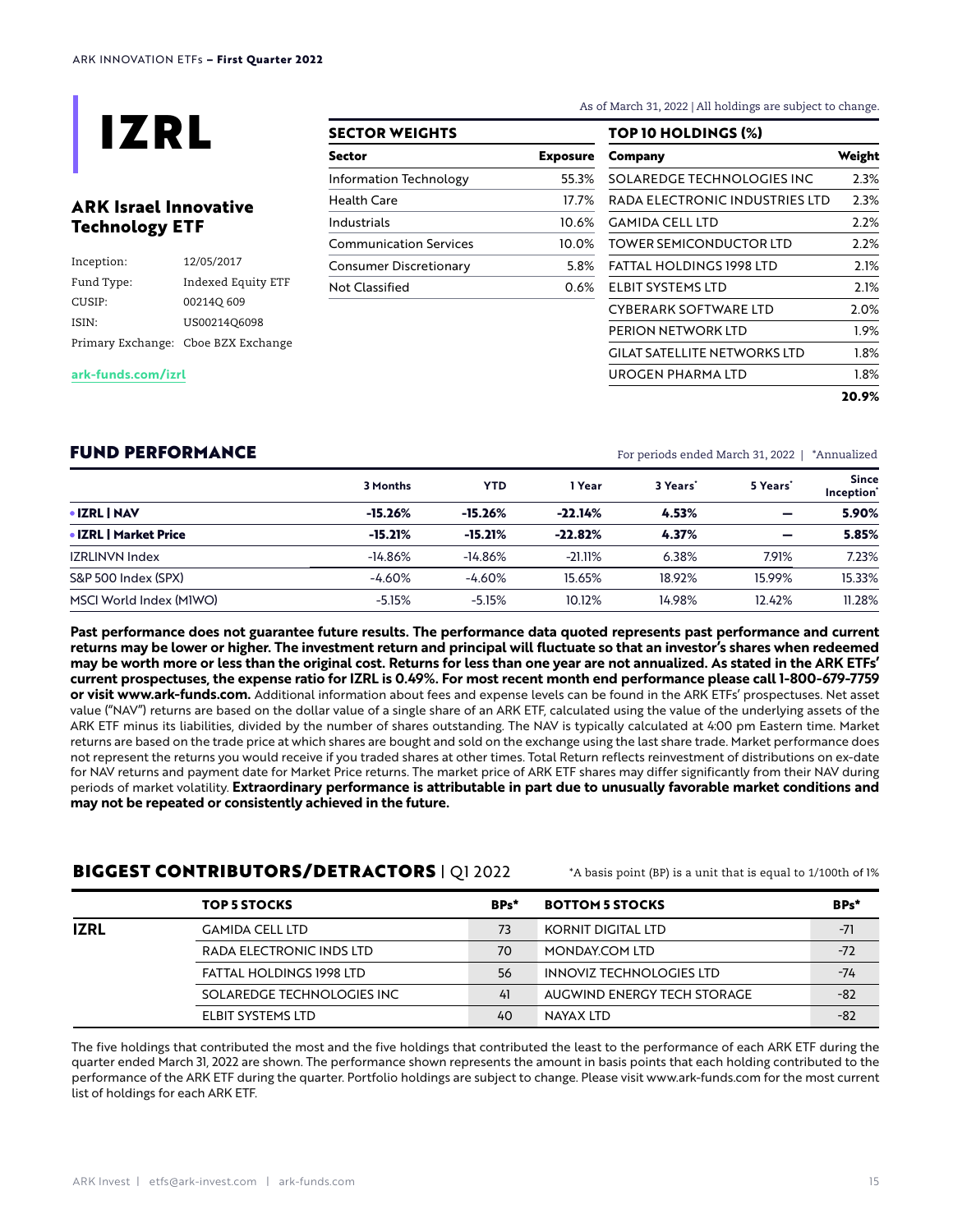

## **ARK Transparency ETF**

| Inception: | 12/08/2021                          |
|------------|-------------------------------------|
| Fund Type: | Indexed Equity ETF                  |
| CUSIP:     | 002140880                           |
| ISIN:      | US00214Q8805                        |
|            | Primary Exchange: Cboe BZX Exchange |

#### **[ark-funds.com/c](ark-funds.com/arkq)tru**

| SECTOR WEIGHTS                |                 |  |  |  |
|-------------------------------|-----------------|--|--|--|
| Sector                        | <b>Exposure</b> |  |  |  |
| Information Technology        | 45.9%           |  |  |  |
| Consumer Discretionary        | 16.9%           |  |  |  |
| <b>Health Care</b>            | 12.0%           |  |  |  |
| Industrials                   | 11.0%           |  |  |  |
| <b>Communication Services</b> | 6.0%            |  |  |  |
| <b>Consumer Staples</b>       | 4.0%            |  |  |  |
| Materials                     | 2.0%            |  |  |  |
| <b>Financials</b>             | 2.0%            |  |  |  |
| <b>Not Classified</b>         | 0.3%            |  |  |  |
|                               |                 |  |  |  |

**SECTOR WEIGHTS**

As of March 31, 2022 | All holdings are subject to change.

| <b>TOP 10 HOLDINGS (%)</b>   |        |  |  |  |
|------------------------------|--------|--|--|--|
| Company                      | Weight |  |  |  |
| SPLUNK INC                   | 1.0    |  |  |  |
| <b>FIVE9 INC</b>             | 1.0    |  |  |  |
| NATURA & CO HOI DING SA      | 1.0    |  |  |  |
| <b>TWIST BIOSCIENCE CORP</b> | 1.0    |  |  |  |
| OMNICELL INC                 | 1.0    |  |  |  |
| <b>EVOTEC SE</b>             | 1.0    |  |  |  |
| SYNOPSYS INC                 | 1.0    |  |  |  |
| AFROVIRONMENT INC            | 1.0    |  |  |  |
| MCCORMICK & CO INC/MD        | 1.0    |  |  |  |
| TWILIO INC                   | 1.0    |  |  |  |

#### **10.0%**

[1] Because of the ARK Transparency ETF's rebalance schedule, all holdings as of 3/31/2022 were equal weighted at 1%. A sample of holdings are shown herein. Subject to change during the quarter due to market factors.

FUND PERFORMANCE For periods ended March 31, 2022 | \*Annualized

|                         | 3 Months   | YTD       | 1 Year                   | 3 Years' | 5 Years*                 | <b>Since</b><br>Inception' |
|-------------------------|------------|-----------|--------------------------|----------|--------------------------|----------------------------|
| • CTRU I NAV            | $-16.07%$  | $-16.07%$ | $\overline{\phantom{0}}$ | -        | -                        | $-17.91%$                  |
| • CTRU   Market Price   | $-16.06%$  | $-16.06%$ | $\overline{\phantom{0}}$ | -        | $\overline{\phantom{0}}$ | $-17.82%$                  |
| <b>TRANSPCY Index</b>   | $-16.00\%$ | $-16.00$  | -                        | -        | -                        | $-17.87%$                  |
| S&P 500 Index (SPX)     | $-4.60%$   | $-4.60%$  | 15.65%                   | 18.92%   | 15.99%                   | $-2.91%$                   |
| MSCI World Index (MIWO) | $-5.15%$   | $-5.15%$  | 10.12%                   | 14.98%   | 12.42%                   | $-3.68%$                   |

**Past performance does not guarantee future results. The performance data quoted represents past performance and current returns may be lower or higher. The investment return and principal will fluctuate so that an investor's shares when redeemed may be worth more or less than the original cost. Returns for less than one year are not annualized. As stated in the ARK ETFs' current prospectuses, the expense ratio for CTRU is 0.55%. For most recent month end performance please call 1-800-679-7759 or visit www.ark-funds.com.** Additional information about fees and expense levels can be found in the ARK ETFs' prospectuses. Net asset value ("NAV") returns are based on the dollar value of a single share of an ARK ETF, calculated using the value of the underlying assets of the ARK ETF minus its liabilities, divided by the number of shares outstanding. The NAV is typically calculated at 4:00 pm Eastern time. Market returns are based on the trade price at which shares are bought and sold on the exchange using the last share trade. Market performance does not represent the returns you would receive if you traded shares at other times. Total Return reflects reinvestment of distributions on ex-date for NAV returns and payment date for Market Price returns. The market price of ARK ETF shares may differ significantly from their NAV during periods of market volatility.

## **BIGGEST CONTRIBUTORS/DETRACTORS** | Q1 2022  $^*$ A basis point (BP) is a unit that is equal to 1/100th of 1%

|             | <b>TOP 5 STOCKS</b>       | BPs* | <b>BOTTOM 5 STOCKS</b> | BPs*  |
|-------------|---------------------------|------|------------------------|-------|
| <b>CTRU</b> | AEROVIRONMENT INC         | 59   | HIBBETT INC            | $-40$ |
|             | SPLUNK INC                | 31   | ROKU INC               | -46   |
|             | PEARSON PLC-SPONSORED ADR | 26   | STITCH FIX INC-CLASS A | $-50$ |
|             | NATURA &CO HOLDING-ADR    | 21   | SHOPIFY INC - CLASS A  | $-51$ |
|             | CANADIAN SOLAR INC        | 17   | ROBLOX CORP - CLASS A  | $-57$ |